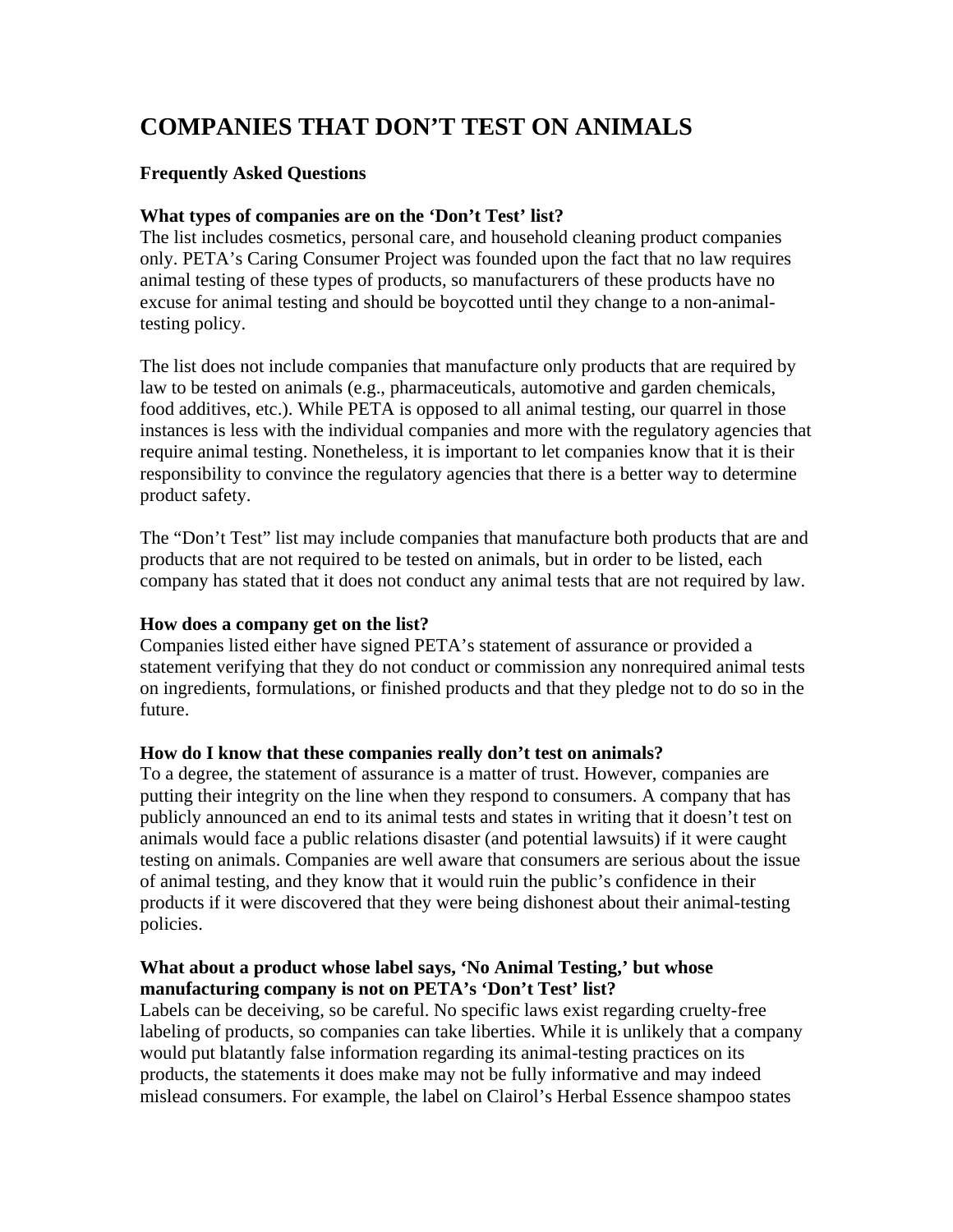that it is not tested on animals; Clairol, however, does test other products on animals. Many animal-testing companies have some cruelty-free products, but we must boycott all the companies' products in order to pressure them into stopping all animal tests. If the label on a company's product says that it is not tested on animals and the company isn't on either of PETA's lists, please share the company's contact information with PETA so that we can formally inquire about the company's animal-testing policy. Likewise, if you communicate with a company that claims to be cruelty-free but is not on our list, please ask for a statement in writing and copy the statement to PETA. We will communicate with the company to see if it meets all our cruelty-free criteria. Meanwhile, PETA recommends purchasing products made only by companies on our "Don't Test" list.

## **Why do some companies' product labels say, 'No Animal Ingredients,' when, in fact, they contain beeswax, lanolin, whey, etc.?**

Some companies are not educated about or sensitive to the suffering of animals in the production of certain products that do not involve the actual slaughter of the animal. PETA attempts to educate these companies, but some have persisted in inaccurately labeling their products as free of animal ingredients even though it is a fact that honey, lanolin, etc., are animal products. Our advice is always to read the entire label before believing such a statement, and we encourage you to voice your complaints to these companies as well. For our free list of "Animal Ingredients and Their Alternatives," please contact PETA.

#### **How often are PETA's product lists updated?**

PETA's "Do Test" and "Don't Test" factsheets are updated approximately every two to four months to reflect additions (e.g., if we are informed of a new company's nonanimal-testing policy), deletions (e.g., if a non-animal-testing company is purchased by an animal-testing company or if a company goes out of business), changes in contact information, etc. These factsheets are based on the most current information available at the time of printing. Companies may have changed their animal-testing policies after this edition was printed.

PETA reserves the right to choose which companies will be included, based on company policy. Inclusion on any list is not an endorsement of a company or any of its products by PETA. Please contact PETA if you have any questions about the status of listed companies or if you know the address of a company that is not listed.

PETA also publishes product lists in two other formats: a pocket-sized cruelty-free shopping guide, updated twice yearly, and the *Shopping Guide for Caring Consumers*, an annually updated directory of companies that don't test on animals, which includes lists of their products, coupons, and contact information. To order either, contact PETA.

The following companies manufacture products that ARE NOT tested on animals. Those marked with an asterisk (\*) manufacture strictly vegan products—made without animal ingredients, such as milk and egg byproducts, slaughterhouse byproducts, lanolin from sheep, honey, or beeswax (for a list of animal ingredients and their alternatives, please contact PETA or visit CaringConsumer.com). Companies without an asterisk may offer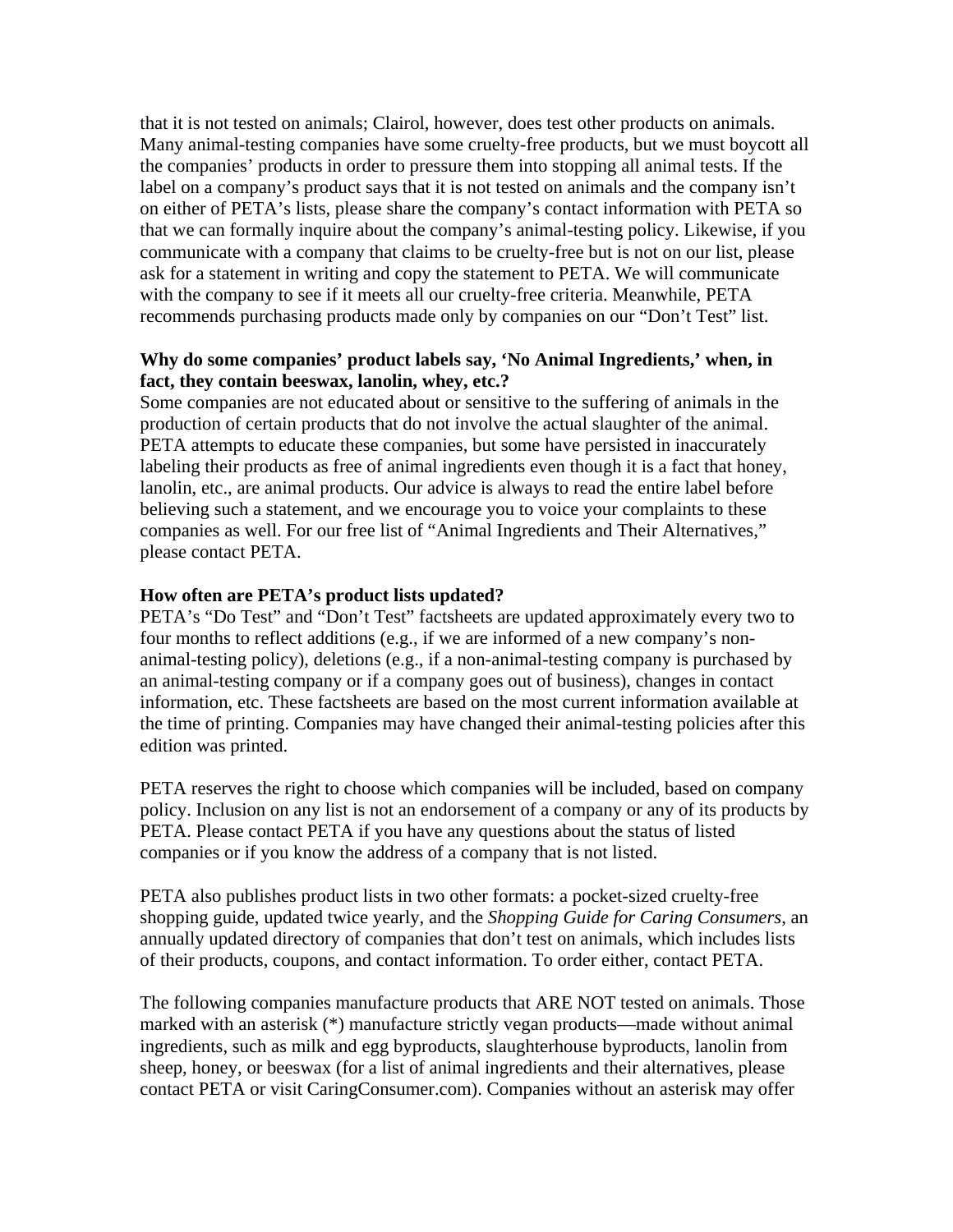some vegan products. Some of the company names are followed by the name of their parent or subsidiary company or by examples of products manufactured by that company.

## **Legend**

\* The company makes or sells strictly vegan products.

D The company's products can be purchased through the PETA "mall" at PETAMall.com, and PETA will receive 5 to 10 percent of every purchase at no additional cost to you.

**\*ABBA Pure & Natural Hair Care,** 1732 Champa St., Denver, CO 80202; 800-848- 4475; www.abbahaircare.com

**Abercrombie & Fitch,** 6301 Fitch Path, New Albany, OH 43054; 888-856-4480; www.abercrombie.com **Abra Therapeutics,** P.O. Box 795185, Dallas, TX 75379-5185; 800-745-0761; www.abratherapeutics.com **\*Advanage Wonder Cleaner,** 16615 S. Halsted St., Harvey, IL 60426; 800-323-6444; www.wondercleaner.com

**Afrumos,** P.O. Box 90613, Portland, OR 97290; 503-715-3127; www.afrumos.com **Alba Botanica,** 1105 Industrial Ave., Petaluma, CA 94952; 800-227-5120; www.albabotanica.com **Alexandra Avery Purely Natural,** 4717 S.E. Belmont, Portland, OR 97215; 800-669-1863; www.alexandraavery.com

**Alima Cosmetics, Inc.,** P.O. Box 22624, Portland, OR 97269; 503-236-8887; www.alimacosmetics.com

**\*Allens Naturally,** P.O. Box 514, Dept. M, Farmington, MI 48332-0514; 800-352-8971; www.allensnaturally.com

**Almay,** 237 Park Ave., New York, NY 10017; 800-992-5629; www.almay.com **Aloette Cosmetics,** 4900 Highland Pkwy., Smyrna, GA 30082; 800-ALOETTE; www.aloette.com **Aloe Up,** 5821 E. Harrison Ave., Harlingen, TX 78550-1811; 800-950-2563; www.aloeup.com **Aloe Vera of America,** 7501 E. McCormick Pkwy., Scottsdale, AZ 85258; 888-440-2563; www.foreverliving.com

**Amazing Cosmetics, Inc.,** 601 N. Milwaukee Ave., Libertyville, IL 60048; 847-680-5247; www.amazingcosmetics.com

**\*Amazon Premium Products,** 3260 Keith Bridge Rd., #308, Cumming, GA 30041; 800-832-5645; www.amazonpp.com

**American Beauty,** 767 Fifth Ave., New York, NY 10153; 866-352-8337; www.americanbeautycosmetics.com

**American Formulating & Manufacturing,** 3251 Third Ave., San Diego, CA 92103; 619-239-0321; www.afmsafecoat.com

**American International,** 2220 Gaspar Ave., Los Angeles, CA 90040; 213-728-2999; www.aiibeauty.com

**American Safety Razor (Personna, Flicker, Bump Fighter),** 240 Cedar Knolls Rd., Cedar Knolls, NJ 07927; 973-753-3000; www.asrco.com

**\*America's Finest Products Corp.,** 1639 Ninth St., Santa Monica, CA 90404; 800-482-6555 **Amitée,** 151 Kalmus Dr., Ste. H3, Costa Mesa, CA 92626; 800-966-6960; www.amitee.com **Ancient Formulas,** 638 W. 33rd St. N., Wichita, KS 67204; 800-543-3026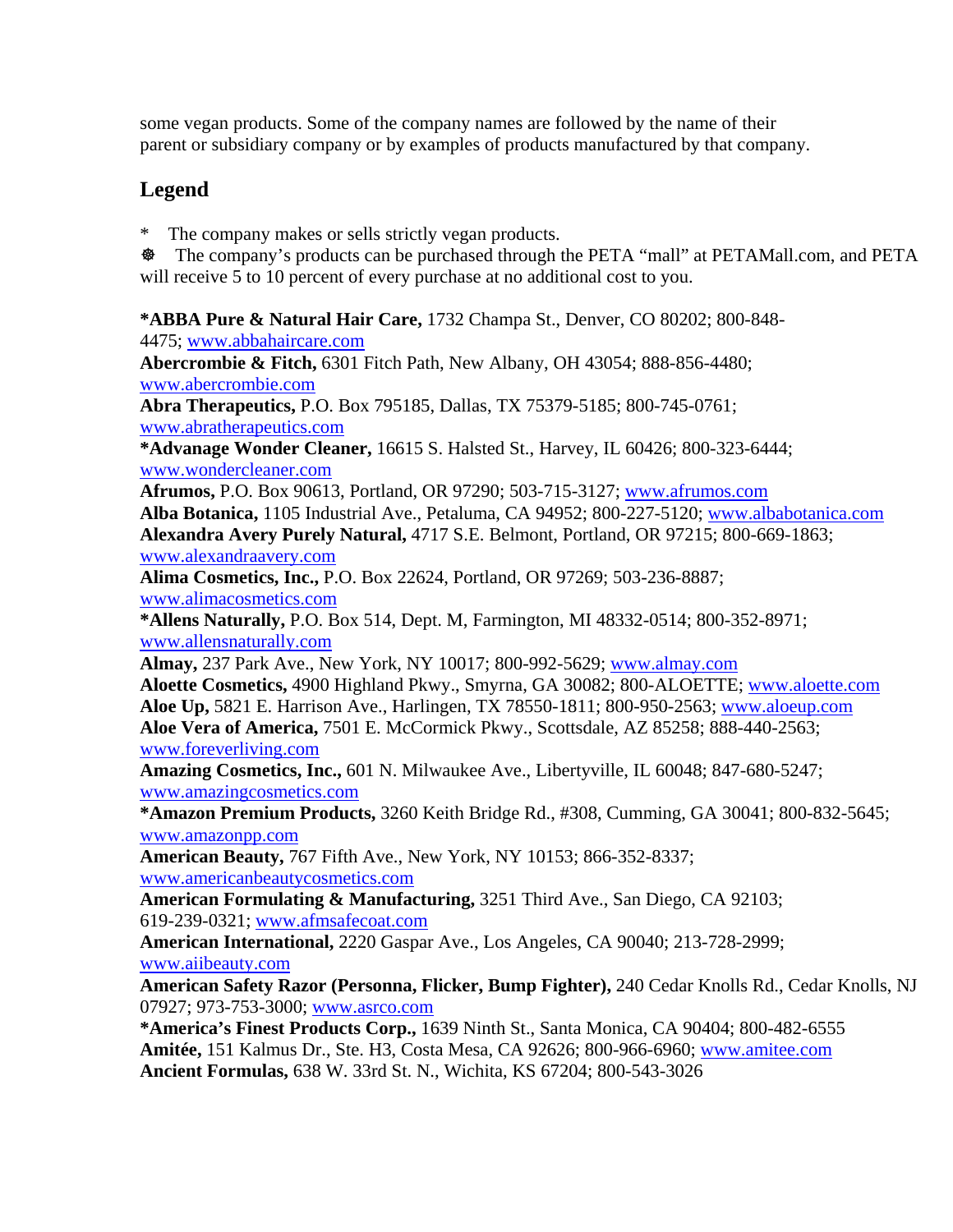**Andrea International Industries,** 2220 Gaspar Ave., Los Angeles, CA 90040; 213-728-2999; www.aiibeauty.com

**Anna Marie's Aromatherapy & Massage,** 108 Allan Ln., Butler, PA 16001; 724-282-6469; www.annieallan.biz

**The Apothecary Shoppe,** 5940 S.W. Hood Ave., Portland, OR 97239; 800-487-8839; www.herbed.com

**Aqua Dessa,** 2181 Harbor Bay Pkwy., Alameda, CA 94502; 510-814-9030; www.aquadessa.com **Aramis,** 767 Fifth Ave., New York, NY 10153; 212-572-3700; www.elcompanies.com

 $\&$  **Arbonne International,** 9420 Jeronimo, Irvine, CA 92618; 800-ARBONNE; www.arbonne.com **Ardell International,** 2220 Gaspar Ave., Los Angeles, CA 90040; 213-728-2999; www.aiibeauty.com

**Arganat Inc.,** 2402 Bedford, Montréal, QC H3S 2W9 Canada; 514-941-6955; www.arganat.net **\*Aroma Bella,** 2671 Fort Trenholm Rd., Johns Island, S.C. 29455; 800-760-7779; www.aromabella.com

 $\&$  **Aroma Crystal Therapy,** 155 Rainbow Rd., Salt Spring Island, BC V8K 2M3 Canada; 877-537-9211; www.aromacrystal.com

**Aromaland,** 1326 Rufina Cir., Santa Fe, NM 87505; 800-933-5267; www.buyaromatherapy.com **\*Aromatherapy by Whole Spectrum,** 3734 131st Ave. N., Ste. 2, Clearwater, FL 33762; 800-822-9698; www.wholespectrum.biz

**Aromaleigh, Inc.,** 301 Central Ave., #325, Hilton Head, SC 29926; 843-681-4716; www.aromaleigh.com

**Aroma Vera,** 5310 Beethoven St., Los Angeles, CA 90066; 800-669-9514; www.aromavera.com **\*Astonish Industries, Inc.,** 423 Commerce Ln., Unit 2, W. Berlin, NJ 08091; 800-530-5385 **At Last Naturals,** 401 Columbus Ave., Valhalla, NY 10595; 800-527-8123; www.atlastnaturals.com **Aubrey Organics, Inc.,** 4419 N. Manhattan Ave., Tampa, FL 33614; 800-AUBREYH; www.aubrey-organics.com

**\*Aunt Ann's Garden Soap,** 6926 Stratton Sq., Indianapolis, IN 46260; 317-418-3286; www.auntannsgardensoap.com

**Aunt Bee's Skin Care,** P.O. Box 2678, Rancho de Taos, NM 87577; 505-737-0522 **Aura Cacia,** 3021 78th St., P.O. Box 299, Norway, IA 52318; 800-437-3301; www.auracacia.com **Auromère Ayurvedic Imports,** 2621 W. Hwy. 12, Lodi, CA 95242; 800-735-4691; www.auromere.com

**\*Austin Rose,** 177-F Riverside Ave., Newport Beach, CA 92663; 800-292-6339; www.austinrose.com **The Australasian College of Health Sciences,** 5940 S.W. Hood Ave., Portland, OR 97239; 800-487-8839; www.herbed.com

**Autumn Harp,** 61 Pine St., Bristol, VT 05443; 802-453-4807; www.autumnharp.com **\*Avalon Organics,** 1105 Industrial Ave., Petaluma, CA 94952; 800-227-5120; www.avalonorganics.com

**Aveda Corporation,** 4000 Pheasant Ridge Rd., Blaine, MN 55449; 800-328-0849; www.aveda.com **\*Avigal Henna,** 45-49 Davis St., Long Island City, NY 11101; 800-722-1011

**Avon Products, Inc.,** 1345 Ave. of the Americas, New York, NY 10105; 800-367-2866; www.avon.com

**A Wild Soap Bar,** 21407 Union Lee Church Rd., Manor, TX 78653; 512-272-4058; www.awildsoapbar.com

**\*Ayurherbal Corporation,** 1100 Lotus Dr., Silver Lake, WI 53170; 414-889-8569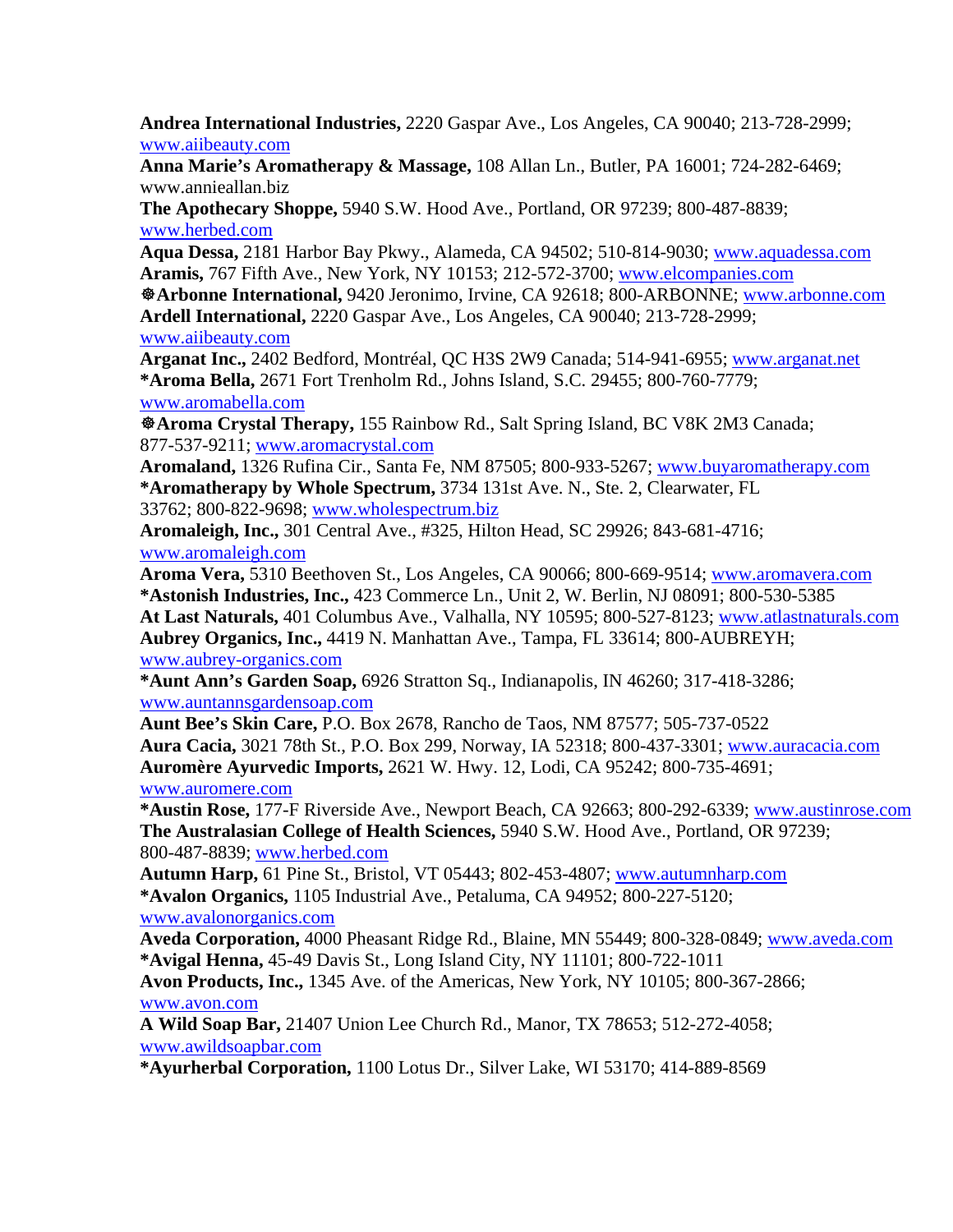**\*Ayurveda Holistic Center,** 82A Bayville Ave., Bayville, NY 11709; 516-628-8200; www.ayurvedahc.com **Bare Escentuals,** 425 Bush St., 3rd Fl., San Francisco, CA 94108; 800-227-3990; www.bareescentuals.com **Basis,** BDF Plaza, 360 Martin Luther King Dr., Norwalk, CT 06856; 203-853-8008; www.beiersdorf.com **Bath & Body Works,** 7 Limited Pkwy. E., Reynoldsburg, OH 43068; 800-395-1001; www.bathandbodyworks.com **Bath Island,** 44 Summit Pt., Ringwood, NJ 07456; 973-556-5475; www.bathisland.com **Bath Petals, Inc.,** 830 S. Hill St., #850, Los Angeles, CA 90014; 888-228-4738; www.bathpetals.com **Baudelaire,** P.O. Box 10116, Swanzey, NH 03446-0116; 800-327-2324; www.baudelairesoaps.com **\*Bazil Essentials,** P.O. Box 2243, Pismo Beach, CA 93448; 805-748-5372; www.bazilessentials.com **BeautiControl,** 2121 Midway Rd., Carrollton, TX 75006; 972-458-0601; www.beauticontrol.com **Beauty Naturally,** 850 Stanton Rd., P.O. Box 4905, Burlingame, CA 94010; 800-432-4323; www.beautynaturally.com **\*Beauty Without Cruelty,** 1340-G Industrial Ave., Petaluma, CA 94952; 888-674-2344; www.beautywithoutcruelty.com **Beiersdorf,** Wilton Corporate Center, 187 Danbury Rd., Wilton, CT 06897; 203-854-8000; www.beiersdorf.com **Belisama Bodyworks,** 58 Church St., Saratoga Springs, NY 12866; 518-248-0090; www.belisamabodyworks.com **\*Bella Luccè,** 401 Western Ln., Ste. G, Irmo, SC 29063; 800-485-3079; www.bellalucce.com **Berol,** 2711 Washington Blvd., Bellwood, IL 60104; 800-438-3703; www.sanfordcorp.com **Better Botanicals,** 335 Victory Dr., Herndon, VA 20170; 888-BB-HERBS; www.betterbotanicals.com **Beverly Hills Cold Wax,** P.O. Box 600476, San Diego, CA 92160; 800-833-0889 **Biggs & Featherbelle,** 225 Percheron Ct., Gambrills, MD 21054; 443-928-4724; www.biggsandfeather.com **\*Big Moon Mountain,** 207 Scenic Dr., Algonquin, IL 60102; 224-623-1025; www.bigmoonmountain.com **\*BioFilm,** 3225 Executive Rdg., Vista, CA 92081; 800-848-5900; www.biofilm.com **\*Biogime International,** 540 Sawdust Rd., The Woodlands, TX 77380; 832-813-7201; www.simplybiogime.com D**\*BioKleen,** P.O. Box 820689, Vancouver, WA 98682; 800-477-0188; www.bi-o-kleen.com **Biokosma (Caswell-Massey),** 121 Fieldcrest Ave., Edison, NJ 08818-6161; 800-326-0500; www.caswell-massey.com **\*Bio Pac,** 584 Pinto Ct., Incline Village, NV 89451; 800-225-2855; www.bio-pac.com **Biotone,** 4757 Old Cliffs Rd., San Diego, CA 92120; 619-582-0027; www.biotone.com **Blackers,** 203 Coachway Ln. S.W., Calgary, AB T3H 2V9 Canada; 877-246-9450; www.blackers.ca **Black Radiance,** 22067 Ferrero Pkwy, City of Industry, CA 91789; 909-595-8898; www.blackradiancebeauty.com **Blooming Lotus,** 130 W. 18th St., Kansas City, MO 64108-1221; 866-444-4735 **Bobbi Brown,** 767 Fifth Ave., New York, NY 10153; 212-572-4200; www.bobbibrown.com **\*Body Bistro,** 269 S. Beverly Dr., #187, Beverly Hills, CA 90212; 310-859-8788; www.bodybistro.com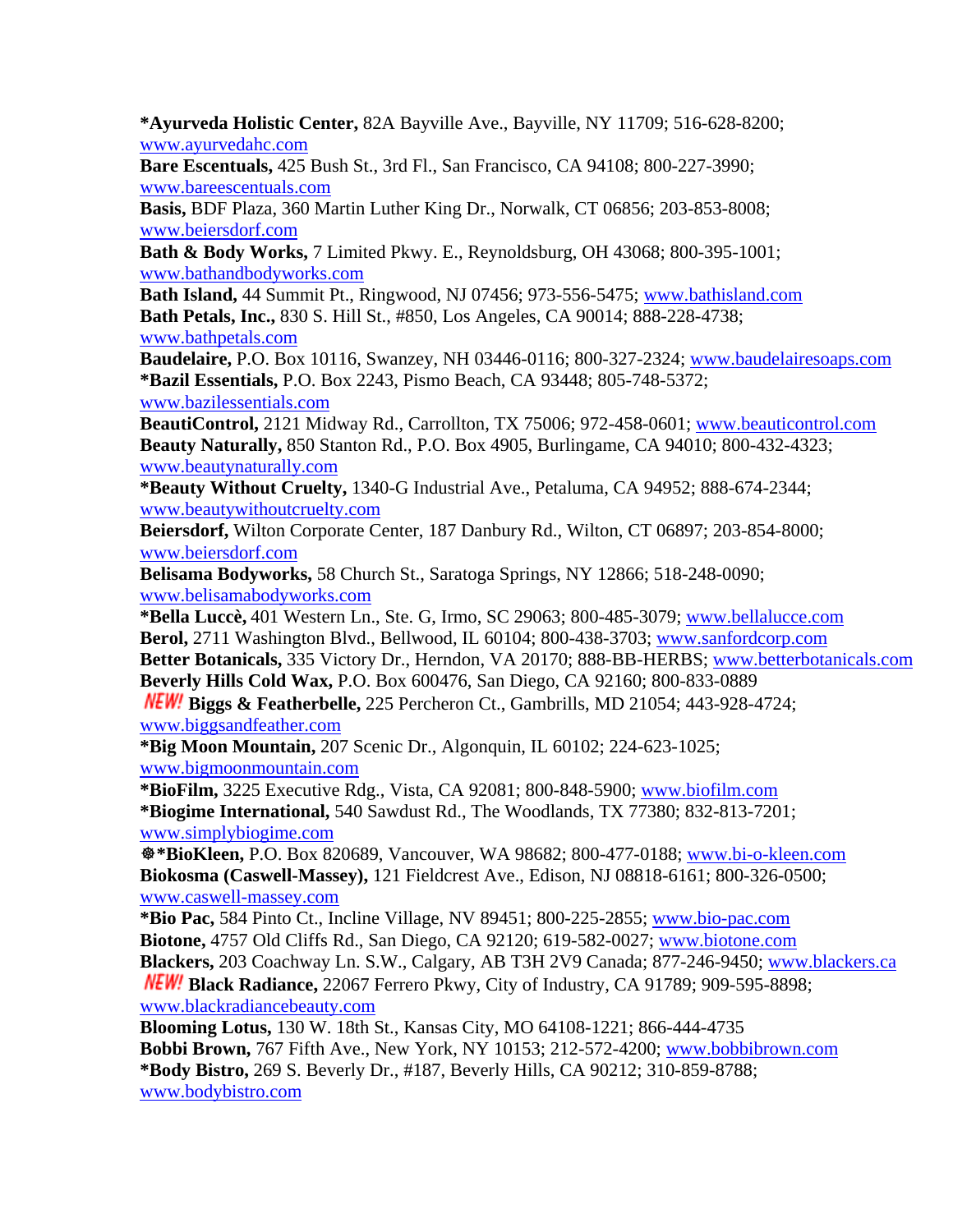**\*Body Butter Factory,** P.O. Box 30262, Bethesda, MD 20824; 301-919-2796; www.bodybutterfactory.com **\*Body Crystal, Inc.,** 7602 Talbert Ave., #A, Huntington Beach, CA 92648; 714-848-4582; www.bodycrystal.com **Body Encounters,** Crispin Square, 230 N. Maple Ave., Marlton, NJ 08053; 800-839-2639; www.bodyencounters.com **NEW!** Body Essence, 1245 Aviation Pl., San Fernando, CA 91340; 877-921-7873; www.bodyessence.com **Bodyography,** 1641 16<sup>th</sup> St., Santa Monica, CA 90404; 800-642-2639; www.bodyography.com **The Body Shop,** 5036 One World Way, Wake Forest, NC 27587; 919-554-4900; www.thebodyshop.com **Body Time,** 1101 Eighth St., Ste. 100, Berkeley, CA 94710; 888-649-2639; www.bodytime.com **Bon Ami/Faultless Starch,** 1025 W. Eighth St., Kansas City, MO 64101-1200; 816-842-1230; www.bonami.com **\*Bonicca,** 2182 El Camino Rd., #109, Oceanside, CA 92054; 760-721-2084; www.bonicca.com **Bonne Bell,** 1006 Crocker Rd., Westlake, OH 44145; 440-808-2410; www.bonnebell.com **Börlind of Germany, Inc.,** P.O. Box 130, New London, NH 03257; 800-447-7024; www.borlind.com **\*Boscia,** 811 Kaiser Ave., Irvine, CA 92614; 888-635-8884; www.boscia.net **Botanical Skin Works**, 1103 N. Washington St., 3<sup>rd</sup> Fl., Baltimore, MD 21213; 410-675-2006; www.botanicalworks.com **Botanics Skin Care,** P.O. Box 384, Ukiah, CA 95482; 800-800-6141 **Brocato International,** 3939 E. 46th St., Minneapolis, MN 55406; 800-243-0275; www.brocatoamerica.com **\*Bronzo Sensualé,** Box 546225, Miami Beach, FL 33154; 800-991-2226; www.bronzosensuale.com **\*Brookside Soap Company,** 1309 Bonneville Ave., Ste. A, Snohomish, WA 98290-2065; 800-243-0275; www.brooksidesoap.com **\*Bug Off,** P.O. Box 1881, Burlington, VT 05402-1881; 802-865-1680 **Bugs B Wear,** 14023 Fountain Ave. N., Hugo, MN 55038-9463; 651-429-6269; www.bugsbwear.com **Bumble and Bumble,** 146 E. 56<sup>th</sup> St., New York, NY 10022; 800-7-BUMBLE; www.bumbleandbumble.com **Burt's Bees,** P.O. Box 13489, Durham, NC 27709; 800-849-7112; www.burtsbees.com **Caeran,** 5556 - 5th Line Eramosa, R.R. # 1, Rockwood, ON N0B 2K0 Canada; 800-563-2974; www.caeran.com **Calaby Creations,** 679 Meadowview Dr., Centerville, OH 45459; 937-545-8496; www.calabycreations.com **The Caldrea Company,** 420 N. Fifth St., Ste. 600, Minneapolis, MN 55401; 877-576- 8808; www.caldrea.com **California Baby,** 3349 S. La Cienega Pl., Los Angeles, CA 90016; 310-277-6430; www.californiababy.com **\*California Cove Designs,** 26072 Calle Cobblestone, San Juan Capistrano, CA 92675; 714-615-8263; www.californiacovedesigns.com **\*California North,** Schoonmaker Pt. Marina, P.O. Box 2820, Sausalito, CA 94966-2820; 415-331-1633; www.californianorth.com **California Tan,** 12777 W. Jefferson Blvd., 3rd Fl., Los Angeles, CA 90066; 800-SUN-CARE; www.caltan.com **Camocare,** 61 Broadway, Ste. 1310, New York, NY 10006; 800-CAMOCARE; www.camocare.com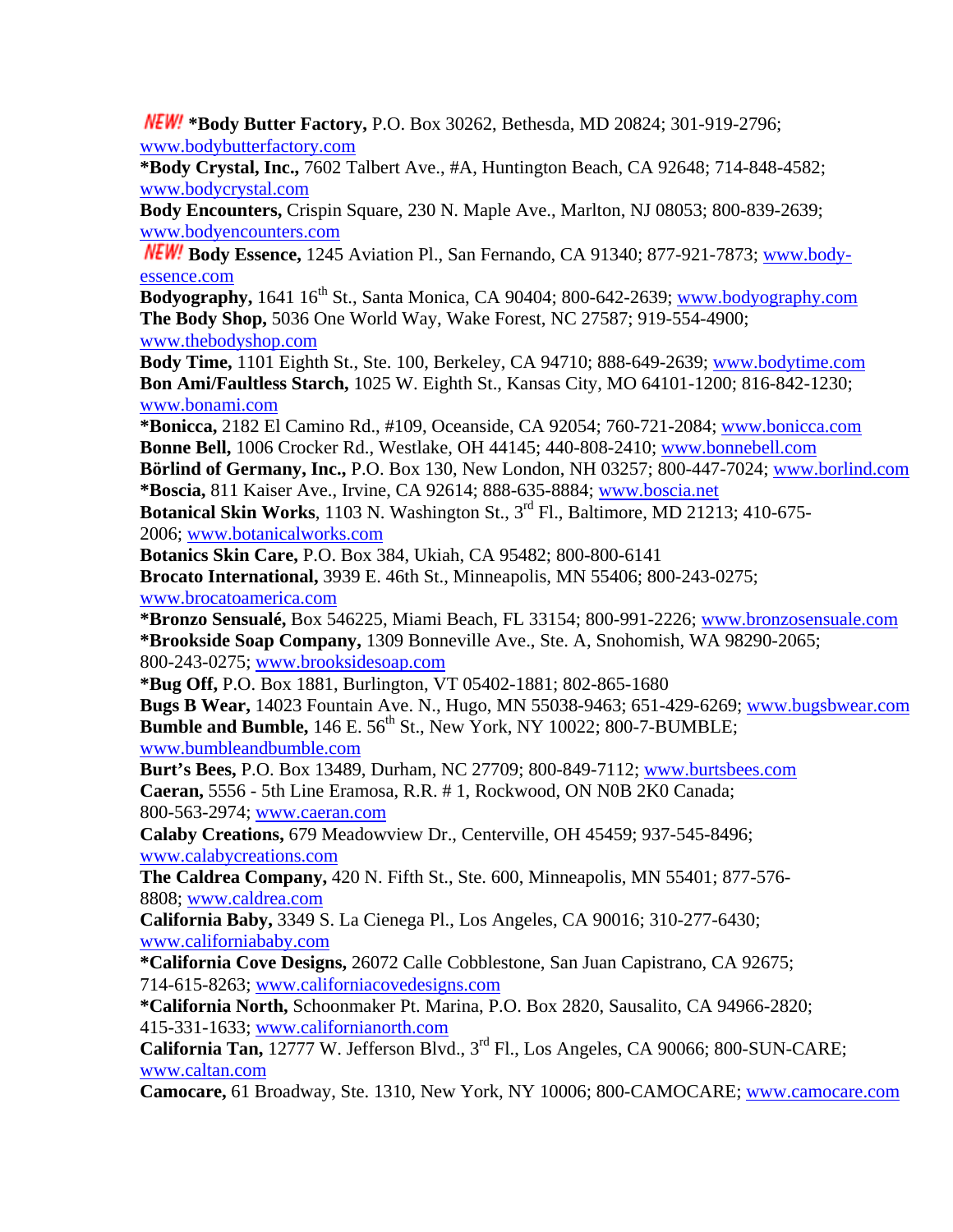**\*Candy Kisses Natural Lip Balm,** 417 Fifth Ave., 9th Fl., New York, NY 10016; 212-726-0714 **Carina Supply,** 304 Kennard Ave., North Vancouver, BC V7J 3J8 Canada; 604-985-5120; www.carinaorganics.com **Carlson Laboratories,** 15 College Dr., Arlington Heights, IL 60004; 888-234-5656; www.carlsonlabs.com **Carma Laboratories,** 5801 W. Airways Ave., Franklin, WI 53132; 414-421-7707; www.carma-labs.com **Carrot Tree Soaps & Essentials,** 8368 Serenity Ln., Pulaski, WI 54162; 866-260-6964; www.carrottreesoaps.com **Caswell-Massey,** 121 Fieldcrest Ave., Edison, NJ 08818-6161; 800-326-0500; www.caswellmassey.com **Celestial Body,** 21298 Pleasant Hill Rd., Boonville, MO 65233; 800-882-6858; www.celestialbody.com **\*Celestial Raw Goddess Enterprises,** 619-726-7685; www.celestialrawgoddess.com **Chanel,** 9 W. 57th St., New York, NY 10019; 800-550-0005; www.chanel.com **Christine Valmy,** 285 Change Bridge Rd., Pine Brook, NJ 07058; 800-526-5057; www.christinevalmy.com **Chuckles (Farmavita USA),** P.O. Box 5126, Manchester, NH 03109; 800-221-3496; www.sukesha.com **CiCi Cosmetics,** 215 N. Eucalyptus Ave., Inglewood, CA 90301; 800-869-1224; www.cicicosmetics.com **Cinema Secrets,** 4400 Riverside Dr., Burbank, CA 91505; 818-846-0579; www.cinemasecrets.com **\*Citra-Solv, LLC,** 188 Shadow Lake Rd., Ridgefield, CT 06877; 800-343-6588; www.citrasolv.com **Citré Shine,** 1063 McGaw, Ste. 100, Irvine, CA 92614; 949-794-5500; www.citreshine.com **Clarins of Paris,** 110 E. 59<sup>th</sup> St., New York, NY 10022; 212-980-1800; www.clarins.com \***Clean Kids Naturally,** P.O. Box 50130, Bellevue, WA 98015; 800-497-6419 www.gabrielcosmeticsinc.com D**\*Clear Conscience,** P.O. Box 17855, Arlington, VA 22216-1785; 800-595-9592; www.clearconscience.com **Clear Logix,** 1063 McGaw, Ste. 100, Irvine, CA 92614; 949-794-5500; www.citreshine.com **\*Clearly Natural Products,** 1340 N. McDowell Blvd., Petaluma, CA 94954; 707-762-5815; www.clearlynaturalsoaps.com **\*Clear Vue Products,** 417 Canal St., P.O. Box 567, Lawrence, MA 01842; 978-794-3100; www.sunpointinc.com **Clientele,** 14101 N.W. Fourth St., Sunrise, FL 33325; 800-327-4660; www.clientele.org **Climb On Products**, 691 La Buena Vista, Ste. B, Wimberly, TX 78676; 877-966-2600; www.climbonproducts.com **Clinique Laboratories,** 767 Fifth Ave., New York, NY 10153; 212-572-3800; www.clinique.com \***Cocoon Apothecary,** 73 Blucher St., Kitchener, ON N2H 5T9 Canada; 519-570-1432; www.cocoonapothecary.com **Collective Wellbeing,** P.O. Box 2046, Irwindale, CA 91706; 800-896-4649; www.collectivewellbeing.com **Colonial Dames,** 6820 E. Watcher St., Commerce, CA 90040; 800-774-6441; www.colonial-dames.com **Color Me Beautiful,** 14900 Conference Center Dr., Chantilly, VA 20151; 800-533-5503; www.colormebeautiful.com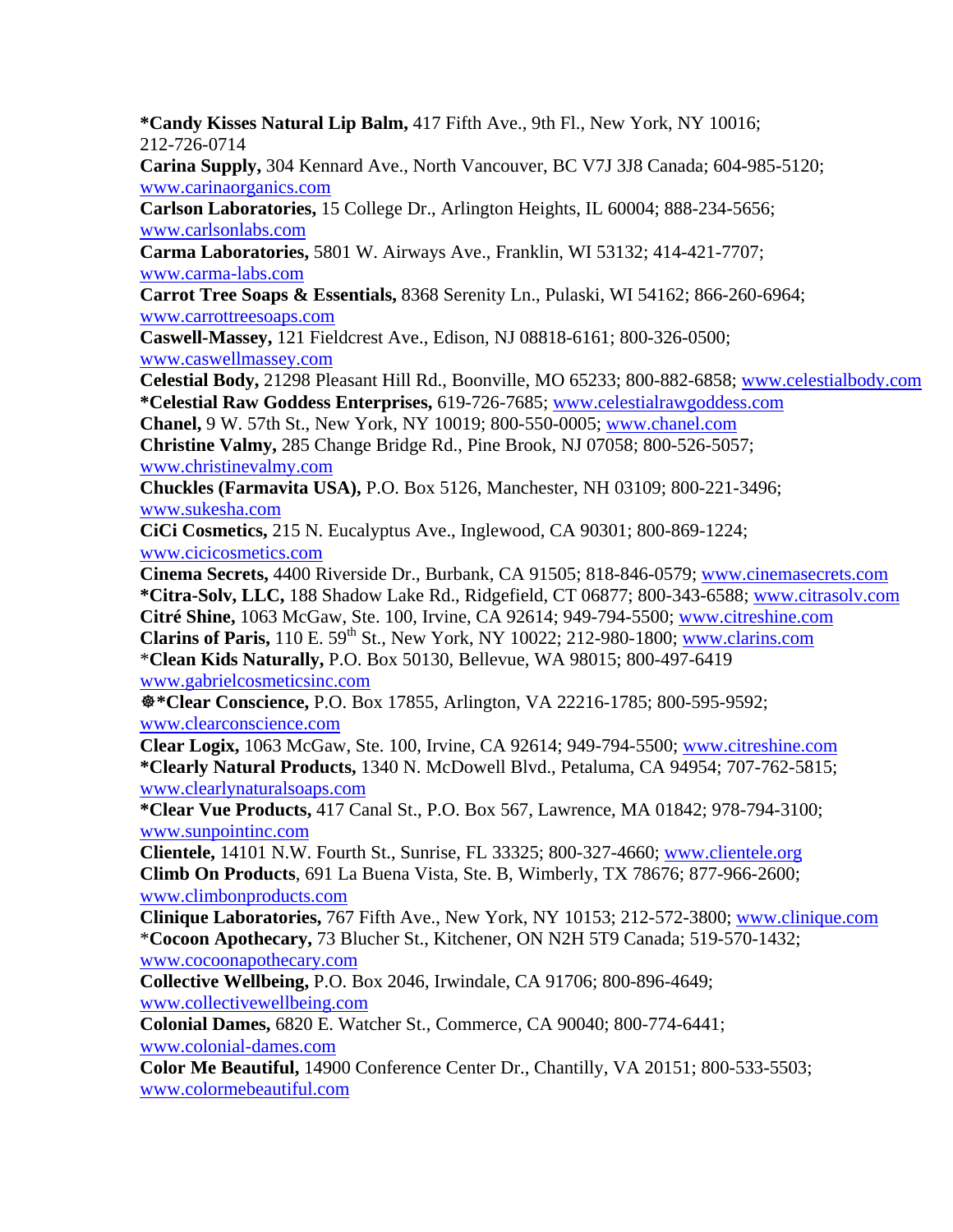**Color My Image,** 5025B Backlick Rd., Annandale, VA 22003; 703-354-9797; www.colormyimage.com **Common Scents,** 128 Main St., Port Jefferson, NY 11777; 631-473-6370 **Conair,** 1 Cummings Point Rd., Stamford, CT 06904; 800-7-CONAIR; www.conair.com **Concept Now Cosmetics,** 12020 Mora Dr., Ste. 9, Santa Fe Springs, CA 90670; 800-CNC-1215; www.conceptnowcosmetics.com **Cosmolara,** 10244 Rosecrans Ave., Bellflower, CA 90706; 888-267-6652; www.cosmolara.com **\*Cot 'N Wash,** 502 The Times Bldg., Ardmore, PA 19003; 800-355-WASH; www.cotnwash.com **Country Comfort,** P.O. Box 2716, Lake Arrowhead, CA 92352; 800-462-6617 \***Country Save Corp.,** 19704 60<sup>th</sup> Ave. N.E., Arlington, WA 98223; 360-435-9868; www.countrysave.com **\*Countryside Herb Farms,** P.O. Box 38, Conneautville, PA 16406-0038; 800-447-8901; www.countrysidefarm.org **Crabtree & Evelyn Cosmetics,** 102 Peake Brook Rd., P.O. Box 167, Woodstock, CT 06281-0167; 800-272-2873; www.crabtree-evelyn.com *NEW!* \*Crazy Rumors, 121 Bay 14<sup>th</sup> St., Brooklyn, NY 11214; 877-786-6776; www.crazyrumors.com **\*Crown Royale, Ltd.,** 99 Broad St., P.O. Box 5238, Phillipsburg, NJ 08865; 800-992-5400 **Cuccio Naturalé,** 29120 Ave. Paine, Valencia, CA 91355; 800-762-6245; www.starnail.com **Cycles of Life,** 3533-124 Old Conejo Rd., Newbury Park, CA 91320; 800-498-6640; www.cycles-of-life.com **Dallas Manufacturing Company,** 4215 McEwen Rd., Dallas, TX 75244; 800-256-8669; www.thebrinkmanncorp.com **DampRid, Inc.,** 7701 Southland Blvd., Orlando, FL 32809; 888-DAMPRID; www.damprid.com **Decleor USA,** P.O. Box 1005, Darien, CT 06820; 800-722-2219; www.decleor.com **Deeply Founded Beauty,** 16 Garden Gate Ct., St. Charles, MO 63304; 636-936-1963; www.deeplyfoundedbeauty.com **Dena Corp.,** 850 Nicholas Blvd., Elk Grove Village, IL 60007; 800-932-3362; www.denacorp.com **\*Denise Chaplin n.y.c.,** 90 W. Houston St., New York, NY 10012; 212-473-7853; 800-H-BENDEL; www.denisechaplinnyc.com **\*Deodorant Stones of America,** 9420 E. Doubletree Rd., Unit 101, Scottsdale, AZ 85258; 800-279-9318; www.deodorantstones.com **derma-e Natural Bodycare,** 4485 Runway St., Simi Valley, CA 93063; 800-521-3342; www.dermae.net **Dermalogica,** 1535 Beachey Pl., Carson, CA 90746; 800-345-2761; www.dermalogica.com **Dermatologic Cosmetic Labs,** 20 Commerce St., East Haven, CT 06512; 800-552-5060; www.dclskincare.com **Dermectin,** 1245 Aviation Pl., San Fernando, CA 91340; 877-921-7873; www.dermectin.com **Desert Essence,** 27460 Ave. Scott, Valencia, CA 91355-3473; 800-645-5768; www.desertessence.com **DeSoto,** 900 E. Washington St., P.O. Box 609, Joliet, IL 60434; 800-544-2814 **Destination Nation,** 1813 E. Broad St., Richmond, VA 23223; 877-892-4479; www.destinationnation.com **Devita Natural Skin Care Systems,** 6845 W. McKnight Loop, Ste. A, Glendale, AZ 85308;

877-2-DEVITA; www.devita.net

**Dickinson Brands, Inc.,** 31 E. High St., P.O. Box 149, East Hampton, CT 06424; 888-860-2279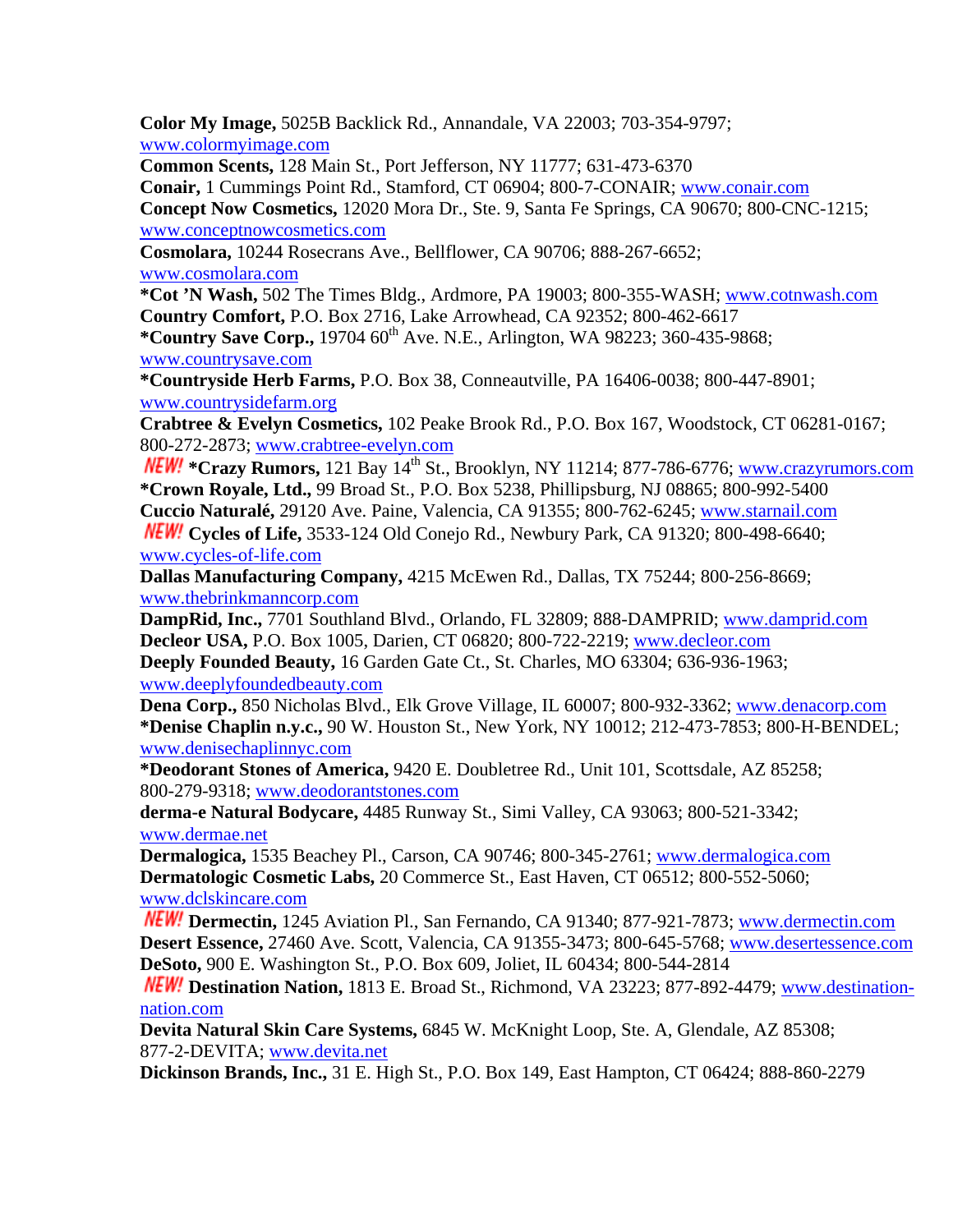**Dimpleskins Naturals,** 22940 Westminster Hwy., P.O. Box 22921, Richmond, BC V6V 1B0 Canada; 604-759-0049; www.bumbumbalm.com

**Disney Fairies,** 389 Fifth Ave., Ste. 1100, New York, NY 10016; 212-779-0544; www.townleygirl.com **Disney Princesses,** 389 Fifth Ave., Ste. 1100, New York, NY 10016; 212-779-0544; www.townleygirl.com

**Donna Karan Beauty Company,** 767 Fifth Ave., New York, NY 10153; 212-572-4200; www.donnakaran.com

**Dr. A.C. Daniels,** 109 Worcester Rd., Webster, MA 01570; 800-547-3760; www.drdaniels.com **\*Dr. Bronner's Magic Soaps,** P.O. Box 28, Escondido, CA 92033-0028; 760-743-2211; www.drbronner.com

**Dr. Denese,** 65 Sherwood Ave., Englewood Cliffs, NJ 07632; 201-227-1649; www.drdenese.com **Dr. Goodpet,** P.O. Box 4547, Inglewood, CA 90309; 800-222-9932; www.goodpet.com

**Dr. Hauschka Skin Care,** 59C North St., Hatfield, MA 01038; 800-247-9907; www.drhauschka.com **\*Dr. Ken's (Floss & Go),** 1112 Montana Ave., Ste. D, Santa Monica, CA 90403; 877-FLOSSGO; www.drkens.net

**Dropwise Essentials,** P.O. Box 460704, San Francisco, CA 94146-0704; 866-418-1682; www.dropwise.com

**\*Dr. Sager's HomeoTherapeutics,** 191 Presidential Blvd., Ste. C130, Bala Cynwyd, PA 19004; 877-5- SAGERS; www.drsagers.com

**\*Dr. Singha's Natural Therapeutics,** 2500 Side Cv., Austin, TX 78704; 800-856-2862; www.drsingha.com

**DRUIDE,** 154 Oneida Dr., Pointe-Claire, QC H9R 1A8 Canada; 800-663-9693; www.druide.ca \***Duprey Cosmetics,** 410 Westminster Rd., #1C, Brooklyn, NY 11218; 347-581-7968; www.dupreycosmetics.com

**Earth Alive,** P.O. Box 1260, Waterloo, QC J0E 2N0 Canada; 877-489-8807; www.earthalive.ca **\*Earth Friendly Products,** P.O. Box 607, Wood Dale, IL 60191-2688; 800-335-3267; www.ecos.com \***Earthly Body,** 9420 Lurline Ave., #E, Chatsworth, CA 91311; 877-324-4367; www.earthlybody.com

**\*Earthly Matters,** 2950 St. Augustine Rd., Jacksonville, FL 32207; 800-398-7503

**\*Earth Mama Angel Baby,** 9866 S.E. Empire Ct., Clackamas, OR 97015; 503-607- 0607; www.earthmamaangelbaby.com

**Earth's Beauty,** P.O. Box 701, Dewey, AZ 86327; 888-586-9719; www.earthsbeauty.com **Earth Science,** P.O. Box 40339, Santa Barbara, CA 93140; 800-347-5211; www.earthessentials.com **Earth Solutions,** 1123 Zonolite Rd., #8, Atlanta, GA 30306; 800-883-3376; www.earthsolutions.com **Eberhard Faber,** 2711 Washington Blvd., Bellwood, IL 60104; 800-438-3703; www.sanfordcorp.com **E. Burnham Cosmetics,** 7117 N. Austin Ave., Niles, IL 60714; 847-647-2121

**Ecco Bella Botanicals,** 1123 Rte. 23, Wayne, NJ 07470; 973-696-7766; www.eccobella.com **Eco-DenT International,** P.O. Box 325, Twin Lakes, WI 53181; 888-ECO-DENT;

## www.eco-dent.com

**Eco Design Company,** Rufina Street, Santa Fe, NM 87507-2945; 800-621-2591; www.bioshieldpaint.com

**Eco Lips, Inc.,** 329 10<sup>th</sup> Ave. S.E., Cedar Rapids, IA 52401; 866-326-5477; www.ecolips.com

**Ecover,** 2349 S. Eastern Ave., Los Angeles, CA 90040; 800-449-4925; www.ecover.com **Edward & Sons Trading Co.,** P.O. Box 1326, Carpinteria, CA 93014; 805-684-8500 **e.l.f. Cosmetics,** 1350 Broadway, Ste. 1715, New York, NY 10018; 800-231-4732; www.eyeslipsface.com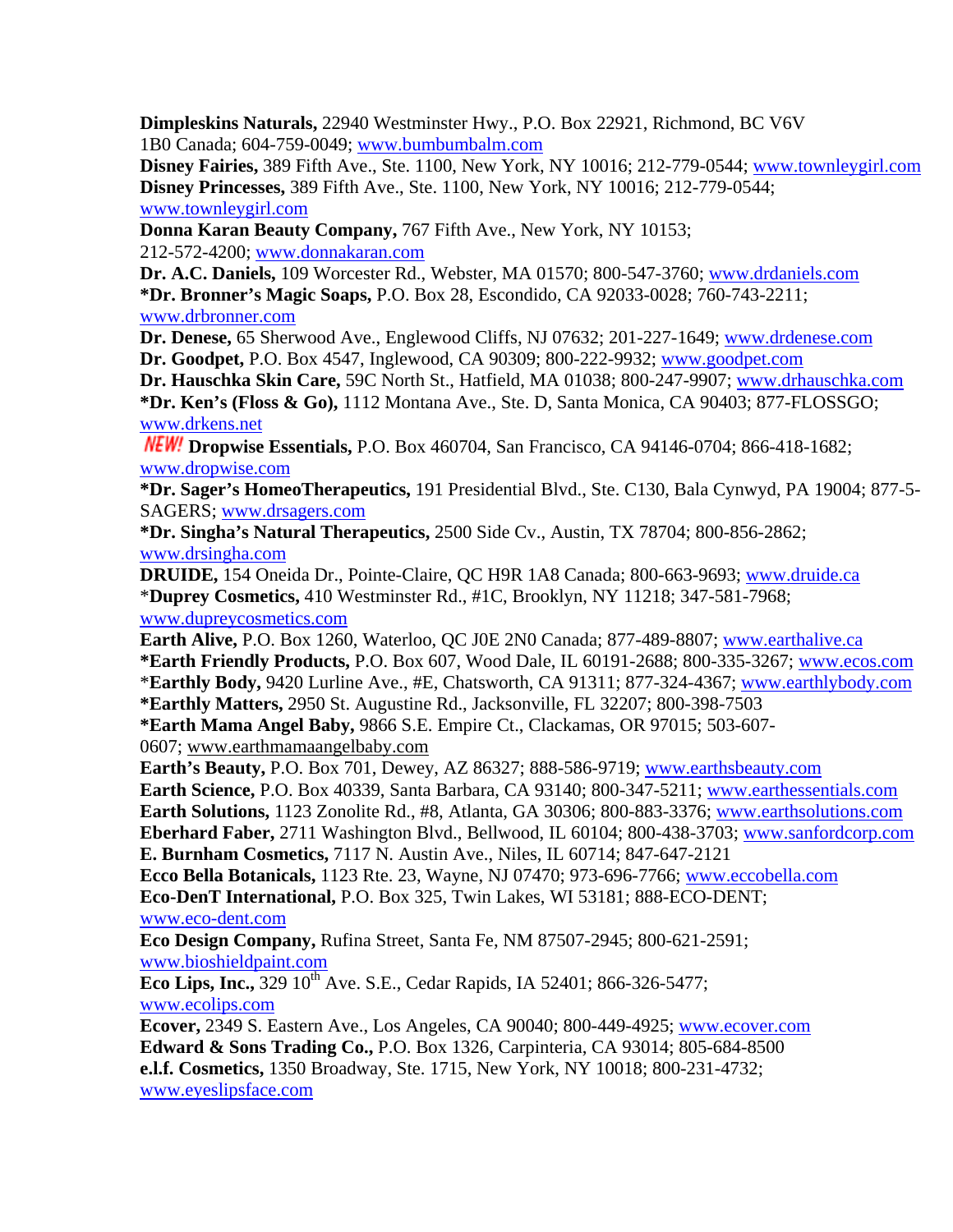**Elizabeth Grady Face First,** 222 Boston Ave., Medford, MA 02155; 800-FACIALS; www.elizabethgrady.com

**\*Elizabeth Van Buren Aromatherapy,** 303 Potrero St., #33, P.O. Box 7542, Santa Cruz, CA 95061; 800-710-7759; www.evb-aromatherapy.com

**Ella Baché,** 8 W. 36th St., 8th Fl., New York, NY 10018; 800-922-2430; www.ellabache.com **ELON Nail & Skin Essentials,** 38 Church Ave., Wareham, MA 02571; 800-414-ELON; www.ilovemynails.com

**Eminence Organic Skin Care,** 2001-1715 Cook St., Vancouver, BC V5Y 3T6 Canada; 888-747-6342; www.eminenceorganics.com

**Enfusia,** 2408 Timberlock Pl., #A-1, The Woodlands, TX 77381; 866-681-0732; www.enfusia.com

**English Ideas,** 3111 Alpine St., Santa Ana, CA 92704; 800-547-5278; www.liplast.com **EO Products,** 15 A Kock Rd., Madera, CA 94925; 800-570-3775; www.eoproducts.com **Erno Laszlo,** 519 Broome St., 2<sup>nd</sup> Fl., New York, NY 10013; 888-352-7956; www.ernolaszlo.com

**Essence of Vali, Inc.,** 179 Christopher St., New York, NY 10014; 212-242-0576; www.essenceofvali.com

**Essential Oil Company,** 8225 S.E. Seventh Ave., Portland, OR 97202-6428; 800-729-5912; www.essentialoil.com

**Essential 3**, 145 Hummingbird Ln., Talent, OR 97540; 888-482-7662; www.essentialthree.com **Estée Lauder,** 767 Fifth Ave., New York, NY 10153; 212-572-4200; www.esteelauder.com

**Esutras,** 1207 Remington Rd., Ste. A, Schaumburg, IL 60173; 847-885-6252; www.esutras.com **Eucerin,** BDF Plaza, 360 Martin Luther King Dr., Norwalk, CT 06856; 203-853-8008; www.beiersdorf.com

**European Gold,** 33 S.E. 11<sup>th</sup> St., Grand Rapids, MN 55744; 800-946-5395

**Every Body, Ltd.,** 1738 Pearl St., Ste. 107 F, Boulder, CO 80302; 800-748-5675; www.everybodyltd.com

**\*Exuberance International Inc.,** 237 Nepean St., Ottawa, ON K2P 0B7 Canada; 877- 231-6607; www.exuberancebeauty.com

**FACE Atelier,** 7620 Elbow Dr., P.O. Box 556, Calgary, AB T2V 1K2 Canada; 403-301-3391; www.faceatelier.com

**Face Food Shoppe,** 21298 Pleasant Hill Rd., Boonville, MO 65233; 800-882-6858 **Faith Products, Ltd.,** Unit 2, The Saw Mill, East Street, Bury, Lancashire BL9 0RU England; 011 44 161 7642555; www.faithinnature.co.uk

**Farmavita USA (Chuckles),** P.O. Box 5126, Manchester, NH 03109; 800-221-3496; www.sukesha.com

**Faultless Starch (Bon Ami),** 510 Walnut St., Kansas City, MO 64106-1209; 816-842-1230; www.bonami.com

**Fernand Aubry,** 22, rue de Canmartin, Paris, France; 011 33 1 4984 24 00

**Fish Hair Styling**, 304 Park Ave. S., 11<sup>th</sup> Fl., New York, NY 10001; 212-590-2471; www.shave.com

**Fleabusters/Rx for Fleas,** 6555 N.W. Ninth Ave., Ste. 412, Fort Lauderdale, FL 33309; 800-666-3532; www.fleabuster.com

**Flirt!,** 767 Fifth Ave., New York, NY 10153; 866-887-8884; www.flirtcosmetics.com **Flower Essences of Fox Mountain,** P.O. Box 381, Worthington, MA 01098; www.foxmountain.net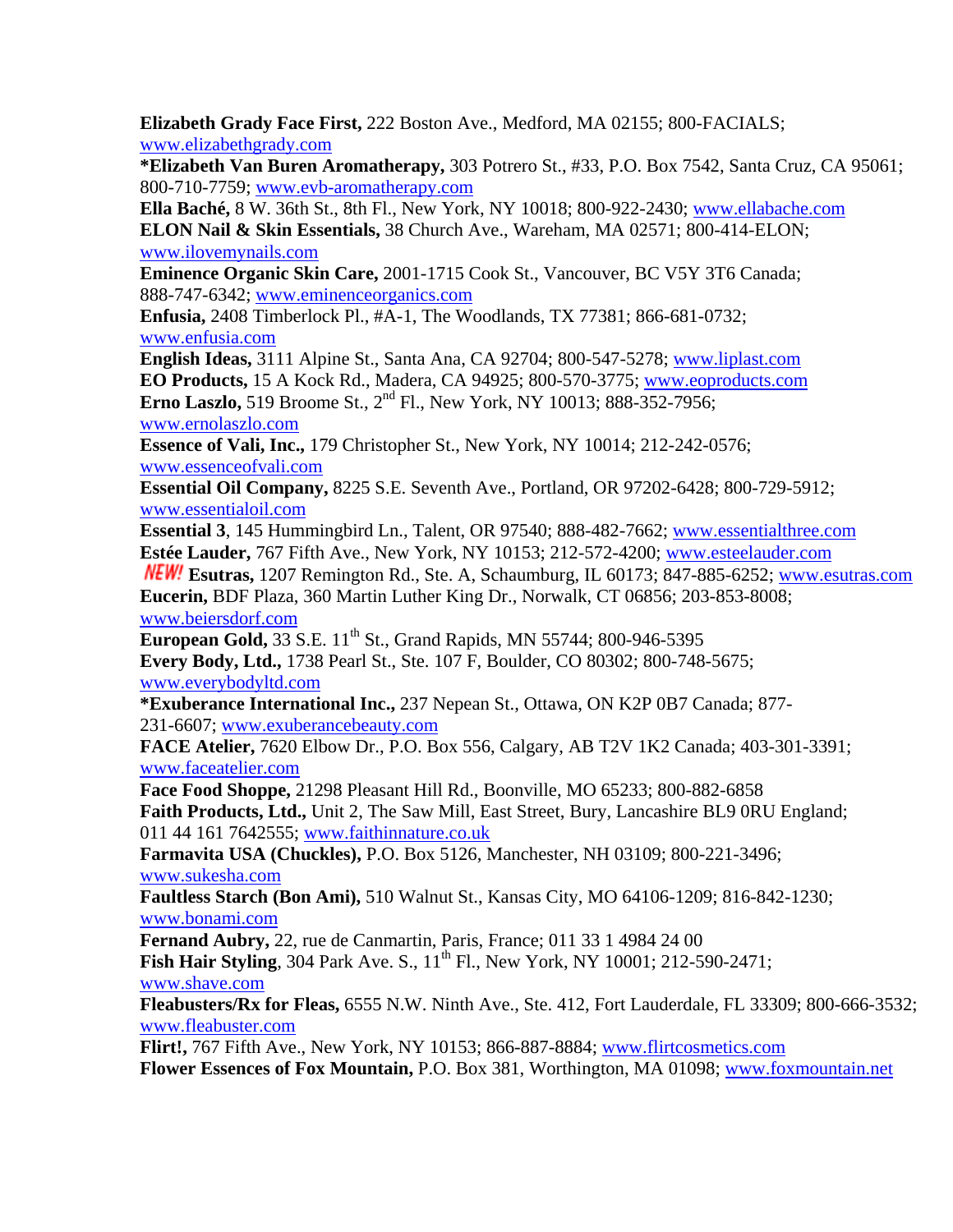**Food Lion (house brand products only),** P.O. Box 1330, Salisbury, NC 28145-1330; 704-633-8250; www.foodlion.com

**Forest Essentials,** 601 Del Norte Blvd., Ste. F, Channel Islands, CA 93030; 800-301-7767; www.forestessentials.com

**Forest Nymphs,** P.O. Box 5912, Huntington Beach, CA 92615; 866-921-1008; www.forestnymphs.com

**Forever Living Products,** 7501 E. McCormick Pkwy., Scottsdale, AZ 85258; 888-440-2563; www.foreverliving.com

**Forever New Company,** 156 St. Regis Cres. S., North York, ON M3J 1Y8 Canada; 800-463-CARE; www.fashionessentials.com

**\*Forever New International,** 4701 N. Fourth Ave., Sioux Falls, SD 57104-0403; 800- 456-0107; www.forevernew.com

**\*Formulary Herb Products,** 2984 S. Lynnhaven Rd., Ste. 120B, Virginia Beach, VA 23452; 877-427- 0220; www.formularyherbs.com

**Framesi, USA,** 400 Chess St., Coraopolis, PA 15108; 800-321-9648

**\*Frank T. Ross (Nature Clean),** 6550 Lawrence Ave. E., Scarborough, ON M1C 4A7 Canada; 416-282-1107; www.franktross.com

**Freeda Vitamins,** 36 E. 41st St., New York, NY 10017; 800-777-3737; www.freedavitamins.com **\*Freeman Beauty,** 10474 Santa Monica Blvd., Ste. 300, Los Angeles, CA 90025; 310-446-9300; www.freemanbeauty.com

**\*French Transit,** 398 Beach Rd., Burlingame, CA 94010; 800-829-7625; www.thecrystal.com **\*Fresh Body Market,** 2030 Century Center Blvd., Ste. H, Irving, TX 75062; 866-313-7374; www.freshbodymarket.com

**\*Frontier Natural Products Co-op,** 3021 78th St., P.O. Box 299, Norway, IA 52318; 800-669-3275; www.frontiercoop.com

**Fruit of the Earth,** P.O. Box 152044, Irving, TX 75015-2044; 800-527-7731; www.fote.com **\*Gabriel Cosmetics,** P.O. Box 50130, Bellevue, WA 98015; 800-497-6419; www.gabrielcosmeticsinc.com

**Garden Botanika,** 8500 Valcour Ave., St. Louis, MO 63123; 800-968-7842; www.gardenbotanika.com **Garden of Eve Skin Care,** 353 Elk Mountain Rd., Afton, VA 22920; 800-329-4748; www.garden-ofeve.com

**Garmon Corp.,** 27461-B Diaz Rd., Temecula, CA 92590; 888-628-8783; www.naturvet.com **Georgette Klinger,** 501 Madison Ave., New York, NY 10022; 800-KLINGER; www.georgetteklinger.com

**Gigi Laboratories,** 2220 Gaspar Ave., Los Angeles, CA 90040; 213-728-2999; www.aiibeauty.com **Giovanni Cosmetics,** 2555 S. Dominguez Hills Dr., Compton, CA 90220; 800-563-5468; www.giovannicosmetics.com

**GladRags,** P.O. Box 12648, Portland, OR 97212; 800-799-4523; www.gladrags.com **Golden Pride/Rawleigh,** 1501 Northpoint Pkwy., Ste. 100, West Palm Beach, FL 33407; 561-640- 5700; www.rawleigh.com

**Goldwell USA,** 981 Corporate Blvd., Linthicum Heights, MD 21090; 800-881-0330; www.goldwellusa.com

\*The Good Home Company,  $20 \text{ W}$ .  $20^{\text{th}}$  St., Ste. 601, New York, NY 10011; 888-GHC-2862; www.goodhomeco.com

**good skin,** 767 Fifth Ave., New York, NY 10153; 866-352-8338;

www.goodskindermcare.com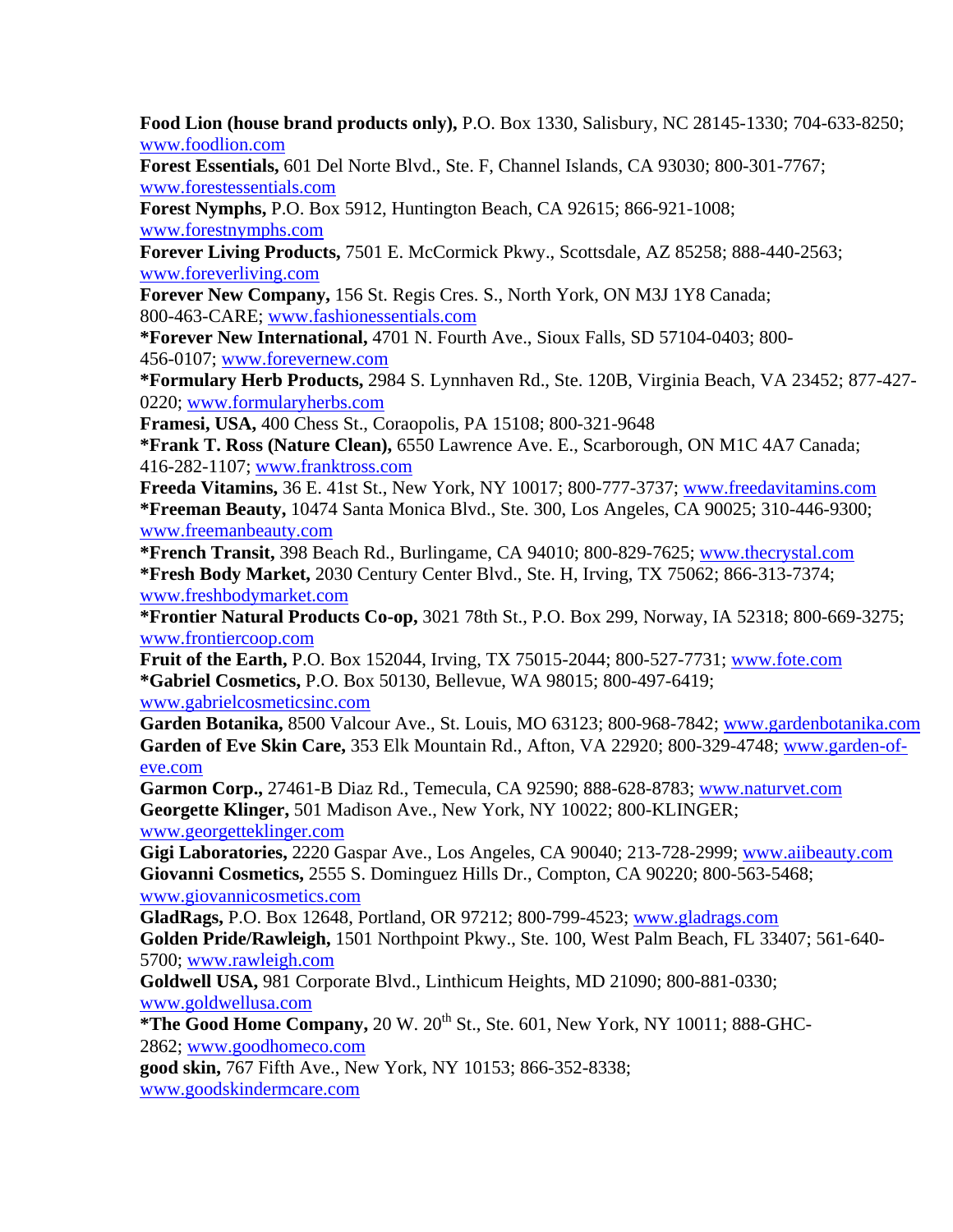**göt2b,** 1063 McGaw, Ste. 100, Irvine, CA 92614; 949-794-5500; www.got2b.com **Gourmet Body Treats,** 3808 Davenport, Schertz, TX 78154; 210-378-1074; www.gourmetbodytreats.com **grassroots,** 767 Fifth Ave., New York, NY 10153; 866-680-1770; www.grassrootslife.com **GratefulBody, Inc.,** 701 Channing, Berkeley, CA 94710; 800-600-6806; www.gratefulbody.com D**\*Great American, The Wholefood Farmacy,** 117 E. Main St., Rogersville, TN 37857; 866-550-8638; www.thewholefoodfarmacy.com **\*Green Ban,** P.O. Box 146, Norway, IA 52318; 319-446-7495; www.greenban.com **\*Green Forest,** P.O. Box 48184, Victoria, BC V8Z 7H6 Canada; 888-478-8131; www.greenforestproducts.com **Green Girl Basics,** 46 W. Tulane Rd., Columbus, OH 43202; 614-263-3938; www.greengirlbasics.com **\*Greenridge Herbals,** P.O. Box 411393, Melbourne, FL 32941; 866-250-4372; www.greenridgeherbals.com **Gustavo Cosmetics,** 1200 N. Veitch St., Ste. 812, Arlington, VA 22201; 800-58-FACE1; www.gustavocosmetics.com **\*Hair Hero Cosmetics,** 18 Bernice Cres., Toronto, ON M6N 1W6 Canada; 416-848-1183; www.hairhero.com **Halo, Purely for Pets,** 3438 E. Lake Rd., #14, Palm Harbor, FL 34685; 800-426-4256; www.halopets.com **Hard Candy,** 729 Farad St., Costa Mesa, CA 92627; 866-330-CANDY; www.hardcandy.com/?LID=PTA1 **\*Hawaiian Resources,** 68-309 Crozier Dr., Waialua, HI 96791; 808-636-2300; www.mailorderhawaii.com **Head Organic,** 20633 Fordyce Ave., Carson, CA 90810; 800-432-3787; www.headorganic.com **The Health Catalog,** 460 Oak St., Ste.104, Glendale, CA 91204; 800-651-0062; www.healthcatalog.com **\*Healthy Times,** 13200 Kirkham Way, Ste. 104, Poway, CA 92064; 619-513-1550; www.healthytimes.com **\*Heather's Natural & Organic Cleaning Products,** 3515 Eastham, Culver City, CA 90232; 877-JASON-01; www.heathersnaturals.com **Hello Kitty,** 389 Fifth Ave., Ste. 1100, New York, NY 10016, 212-779-0544; www.townleygirl.com **The Hempery,** 4713 Stillbrook, Houston, TX 77035; 800-BUY-HEMP; www.hempery.com **Henri Bendel,** 712 Fifth Ave., New York, NY 10019; 800-HBENDEL; www.henribendel.com **Herbal Logix,** 1063 McGaw, Ste. 100, Irvine, CA 92614; 949-794-5500; www.citreshine.com **Herbal Products & Development,** P.O. Box 1084, Aptos, CA 95001; 831-688-8706; www.centralcoastnutrition.com **The Herb Stop,** P.O. Box 673, Pine, AZ 85544; 877-345-HERB; www.herbstoponline.com **\*Hibiscus City Soap Company,** P.O. Box 651145, Vero Beach, FL 32965; 772-473-6394; www.hibiscuscitysoap.com **Hobé Laboratories,** 6479 S. Ash Ave., Tempe, AZ 85283; 800-528-4482; www.hobelabs.com **Hoke2,** 1147 Fewtrell Dr., Campbell, CA 95008; 877-438-4652; www.hoke2.com

*NEW!* \*Holistic Skin Care, Inc., 8053 N. Kokmar, Skokie, IL 60076; 847-568-4189 **House of Cheriss,** 12750 Westchester Tr., Chesterland, OH 44026**-**2836; 216-397-0036 **H2O Plus,** 845 W. Madison, Chicago, IL 60607; 800-242-BATH; www.h2oplus.com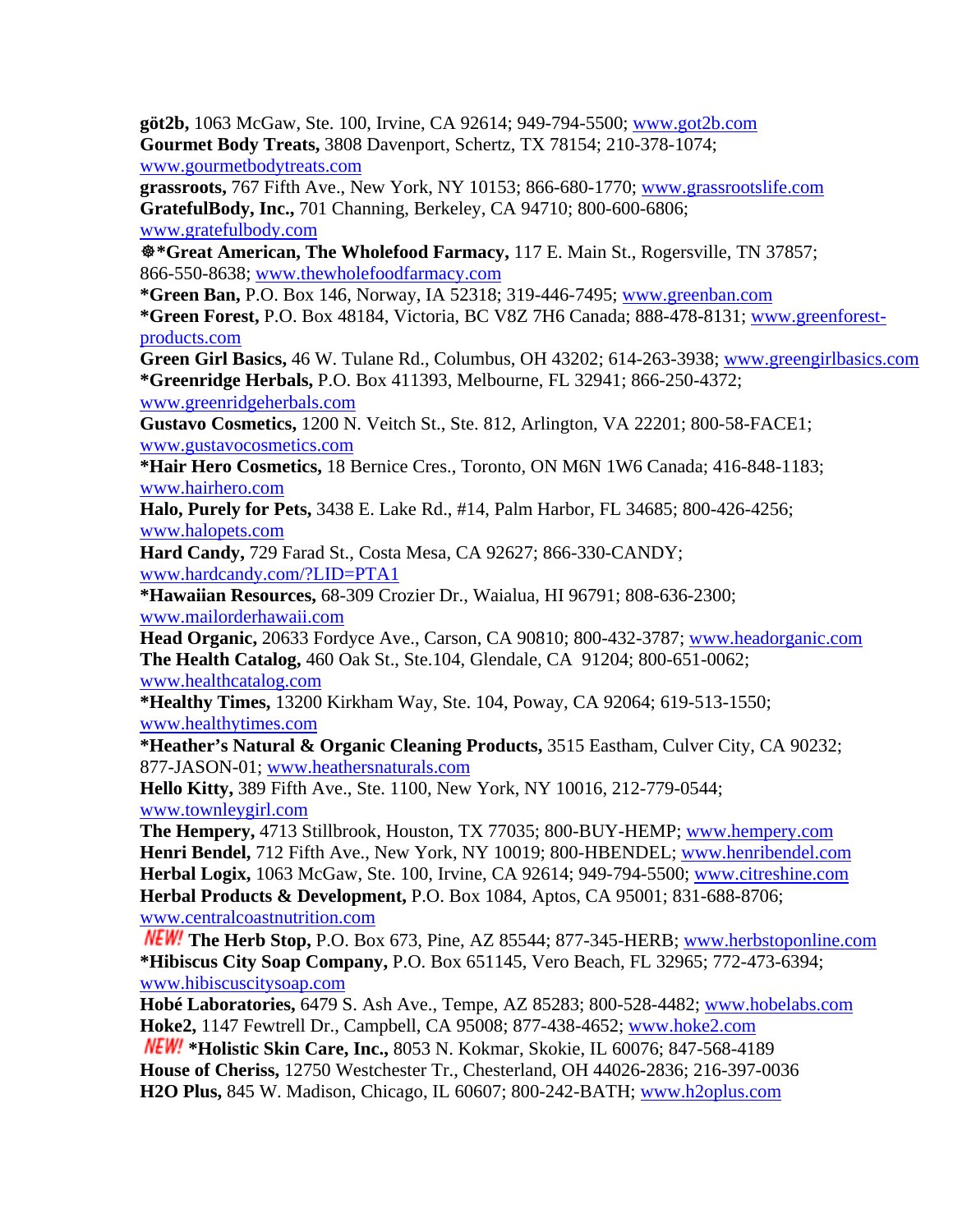**Huish Detergents,** 3540 W. 1987 S., Salt Lake City, UT 84125; 800-776-6702; www.huish.com **Ida Grae (Nature's Colors Cosmetics),** 424 La Verne Ave., Mill Valley, CA 94941; 415-388-6101 **Il-Makiage,** 107 E. 60th St., New York, NY 10022; 800-722-1011

**ILONA,** 3201 E. Second Ave., Denver, CO 80206; 888-38-ILONA; www.ilona.com **\*Innovative Formulations,** 1810 S. Sixth Ave., S. Tucson, AZ 85713; 800-487-9510; www.innovativeformulations.com

**Inky Loves Nature,** 577 Grand Ave., #1F, North Bergen, NJ 07047; 866-829-4659; www.inkylovesnature.com

**Internal Health,** www.internalhealth.com

**IQ Products Company,** 16212 State Hwy. 249, Houston, TX 77086; 281-444-6454; www.iqproducts.com

**Iredale Mineral Cosmetics, Ltd.,** 28 Church St., Great Barrington, MA 01230; 413-644-9900; www.janeiredale.com

**Jack Black,** 2155 Chenault, Ste. 509, Carrollton, TX 75006; 877-766-3388; www.getjackblack.com

**Jacki's Magic Lotion,** 145 Hummingbird Ln., Talent, OR 97540; 800-355-8428; www.jackismagiclotion.com

**James Austin Company,** 115 Downieville Rd., P.O. Box 827, Mars, PA 16046-0827; 800-245-1942; www.jamesaustin.com

**Jamieson Laboratories,** 2 St. Clair Ave. W., Ste. 1600, Toronto, ON M4V 1L5 Canada; 800-265-5088; www.jamiesonvitamins.com

**Jane Cosmetics,** 9611 Pulaski Park Dr., Baltimore, MD 21220; 410-780-7470; www.janecosmetics.com **Jason Natural Cosmetics,** 8468 Warner Dr., Culver City, CA 90232-2484; 800-527-6605; www.jason-natural.com

**Jeanne Rose Aromatherapy,** 219 Carl St., San Francisco, CA 94117-3804; 415-564-6785; www.jeannerose.net

**Jelique Products,** 11607 Prospect Dr., Odessa, FL 33556; 727-376-7759; www.jelique.com **Jenulence,** P.O. Box 140663, Staten Island, NY 10314-0663; 732-447-3663; www.jenulence.com **Jess' Bee Natural Products,** P.O. Box 82512, Columbus, OH 43202; 614-784-8565; www.beenaturallipbalm.com

**Jessicurl,** 5610 W. End Rd., #113, Arcata, CA 95521; 707-826-1415; www.jessicurl.com **Jessica McClintock,** 1400 16th St., San Francisco, CA 94103-5181; 800-333-5301; www.jessicamcclintock.com

**Jheri Redding (Conair),** 1 Cummings Point Rd., Stamford, CT 06902; 800-7-CONAIR; www.conair.com

**J.Lynne Cosmetics,** 1900 W. Chandler Blvd., Ste. 15-427, Chandler, AZ 85224; 480-840-1701; www.jlynnecosmetics.com

**Joe Blasco Cosmetics,** 6107 Metrowest Blvd. #101, Orlando, FL 3283; 800-634-0008; www.joeblasco.com

**John Amico Expressive Hair Care,** 4731 W. 136th St., Crestwood, IL 60445; 800-676-5264; www.johnamico.com

**John Masters Organics,** 77 Sullivan St., New York, NY 10012; 800-599-2450; www.johnmasters.com **John Paul Mitchell Systems,** 9701 Wilshire Blvd., Ste. 1205, Beverly Hills, CA 90212; 800-321-JPMS; www.jpms.com

**JOICO International,** 100 Tokeneke Rd., Darien, CT 06820; 800-242-9283; www.joico.com **Jolen Creme Bleach,** 25 Walls Dr., P.O. Box 458, Fairfield, CT 06824; 203-259-8779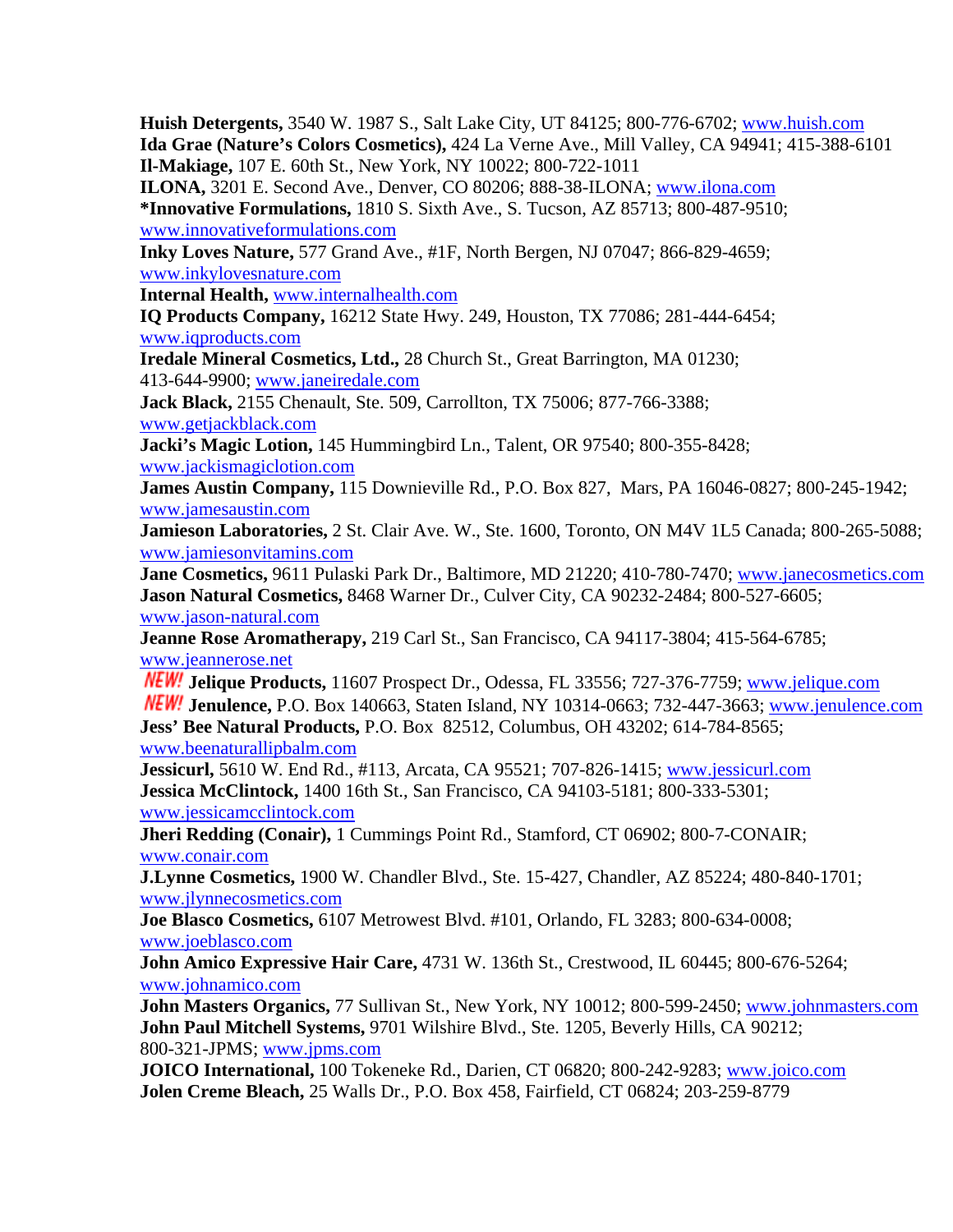**Jo Malone,** 767 Fifth Ave., New York, NY 10153; 866-305-4706; www.jomalone.com **\*J.R. Liggett, Ltd.,** R.R. 2, Box 911, Cornish, NH 03745; 603-675-2055; www.jrliggett.com **Juice Beauty, Inc.,** 38 Miller Ave., #180, Mill Valley, CA 94941; 888-90-JUICE; www.juicebeauty.com **Jurlique Pure Skin Care,** Level 24, 245 Park Ave., New York, NY 10167; 800-854-1110; www.jurlique.com **Kate Spade Beauty,** 454 Broome St., New York, NY 10013; 800-519-3778; www.katespade.com **Katonah Scentral,** P.O. Box 716, Katonah, NY 10536-0716; 800-29-SCENT **Kenic Pet Products,** 400 Lincoln St., Lawrenceburg, KY 40342-1282; 800-228-7387; www.glo-marr-kenic.com **Kenra Laboratories,** 6501 Julian Ave., Indianapolis, IN 46219; 800-428-8073; www.kenra.com **\*Kindhearted Women,** 1164 Sumner Ave., Springfield, MA 01118; www.kindheartedwomen.com **King of Shaves, 304 Park Ave. S., 11<sup>th</sup> Fl., New York, NY 10001; 212-590-2471;** www.shave.com **\*Kirk's Natural Products,** 1820 Airport Exchange Blvd., Erlanger, KY 41018; 800-825-4757; www.kirksnatural.com  $\&$  **Kiss My Face,** 144 Main St., P.O. Box 224, Gardiner, NY 12525; 800-262-KISS; www.kissmyface.com **KMS Research,** 4712 Mountain Lakes Blvd., Redding, CA 96003; 888-556-2022; www.kmscalifornia.com **\*KSA Jojoba,** 19025 Parthenia St., Dept. PE Northridge, CA 91324; 818-701-1534; www.jojobaksa.com **Ladies Blend,** 1993 Trimble Rd., Melbourne, FL 32934; 321-254-8386; www.ladiesblend.com **\*Lady of the Lake,** P.O. Box 6969, Brookings, OR 97415-0355; 541-469-3354; www.shopladyofthelake.com  **Lakon Herbals,** 720 Templeton Rd., Montpelier, VT 05602; 800-865-2566; www.lakonherbals.com **\*Lamas Beauty,** 6222 Wilshire Blvd., Ste. 302, Los Angeles, CA 90048; 877-604-6521; www.lamasbeauty.com **La Mer,** 767 Fifth Ave., New York, NY 10153; 866-850-9400; www.cremedelamer.com **\*LaNatura,** 5033 Exposition Blvd., Los Angeles, CA 90016; 800-352-6288; www.lanatura.com **Lander Company,** 2000 Lenox Dr., Ste. 202, Lawrenceville, NJ 08648; 800-4-LANDER; www.landerhba.com **L'anza Research International,** 429 Santa Monica Blvd., Ste. 510, Santa Monica, CA 90401; 800-423-0307; www.lanza.com **La Prairie,** 680 Fifth Ave., New York, NY 10019; 800-821-5718; www.laprairie.com **Lather,** 76 N. Fair Oaks Ave., Pasadena, CA 91103; 877-6-LATHER; www.lather.com **Lauren Amoresse International,** 4981 Irwindale Ave., Bldg. 15, Ste. 600, Irwindale, CA 91706; 800-258-7931; www.amoresse.com **Lee Pharmaceuticals,** 1434 Santa Anita Ave., South El Monte, CA 91733; 800-950-5337; www.leepharmaceuticals.com **Le F P Green Body Care,** 49 Pine St., Peterborough, NH 03458; 603-765-0003; www.lefierpoodle.com **Liberty Natural Products,** 8120 S.E. Stock St., Portland, OR 97215-2346; 800-289-8427;

www.libertynatural.com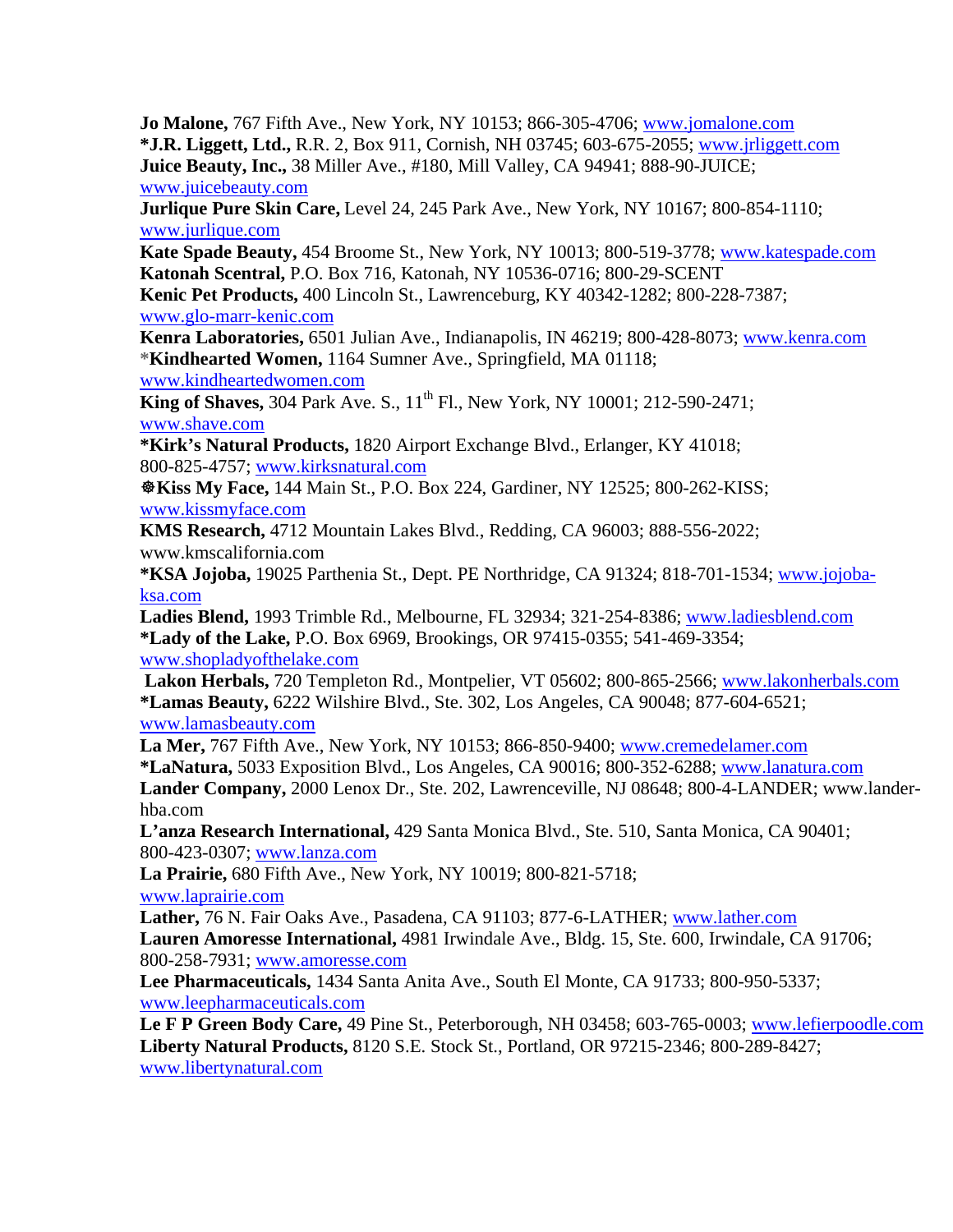**\*Life in the Woods,** 408 Peel St., Whitby, ON L1N 3Y4 Canada; 905-668-9898; www.lifeinthewoods.ca

**\*Life Tree Products,** P.O. Box 325, Twin Lakes, WI 53181; 800-824-6396; www.lifetreeproducts.com **Lily of Colorado,** P.O. Box 437, Henderson, CO 80640; 800-333-LILY; www.lilyofcolorado.com **\*Lip-Ink International,** 105 Eucalyptus Dr., El Segundo, CA 90245; 310-414-9246; www.lipink.com

**\*Little Forest Natural Baby Products,** 501 Union St., Ste. 201, Nashville, TN 37219; 888-329-BABY; www.littleforest.com

**Liz Claiborne Cosmetics,** 1441 Broadway, New York, NY 10018; 212-354-4900; www.lizclaiborne.com

**\*Lobob Laboratories,** 1440 Atteberry Ln., San Jose, CA 95131-1410; 800-83-LOBOB; www.loboblabs.com

**Logona USA,** 554-E Riverside Dr., Asheville, NC 28801; 704-252-1420; www.logona.de

**NEW!** \*Lotion Glow, 3200 Capri, Unit B, Ontario, CA 91761; 888-258-7868; www.lotionglow.com **Lotus Body Botanicals,** 1817 Brown School Rd., Saint Joseph, MI 49085; 866-568-8726; www.lotusbody.com

**Lotus Moon,** 1271 Washington Ave., #720, San Leandro, CA 94577; 888-762-2667; www.lotusmoon.biz

**Louise Bianco Skin Care,** 13655 Chandler Blvd., Sherman Oaks, CA 91401; 800-782-3067; www.louisebianco.com

**Lucky Tiger,** 34 Deer Track Ln., Goldens Bridge, NY 10526; 800-LUCKY-97; www.luckytiger.net

**LUSH Cosmetics,** Unit 110, 8365 Ontario St., Vancouver, BC V5X 3E8 Canada; 888-733-LUSH; www.lush.com

**M.A.C. Cosmetics,** 100 Alden Rd., Markham, ON L3R 4C1 Canada; 800-387-6707; www.maccosmetics.com

**Magick Botanicals,** 3412 W. MacArthur Blvd., #K, Santa Ana, CA 92704; 800-237-0674; www.magickbotanicals.com

**The Magic of Aloe,** 7300 N. Crescent Blvd., Pennsauken, NJ 08110; 800-257-7770; www.magicofaloe.com

**Maine Shave,** 60 Capital Ave., Lisbon Falls, ME 04252; 207-353-5080; www.maineshave.com *NEW!* Makeup Junky Cosmetics, 34 Kelly Ln., Hanscom AFB, MA 01731; 866-723-6865; www.makeup-junky.com

**Malibu Sun Products,** 1014 Laurel St., Ste. 200, Brainerd, MN 56401-3779; 800-421-7314 **Mallory Pet Supplies,** 740 Rinkin Rd. N.E., Albuquerque, NM 87107; 800-824-4464; www.mallorypet.com

**\*Marcal Paper Mills,** 1 Market St., Elmwood Park, NJ 07407; 201-796-4000; www.marcalpaper.com **Marché Image Corp.,** P.O. Box 1010, Bronxville, NY 10708; 800-753-9980 ; www.beyontime.com **Marie-Veronique Skin Therapy,** 2826 A Kelsey St., Berkeley, CA 94705; 510-486- 9792; www.m-vskintherapy.com

**Marilyn Miglin Institute,** 112 E. Oak St., Chicago, IL 60611; 800-662-1120; www.marilynmiglin.com **Mary Kay,** 16251 N. Dallas Pkwy., P.O. Box 799045, Dallas, TX 75379-9045; 800-MARYKAY; www.marykay.com

**\*Masada,** P.O. Box 4118, Chatsworth, CA 91313; 800-368-8811; www.masada-spa.com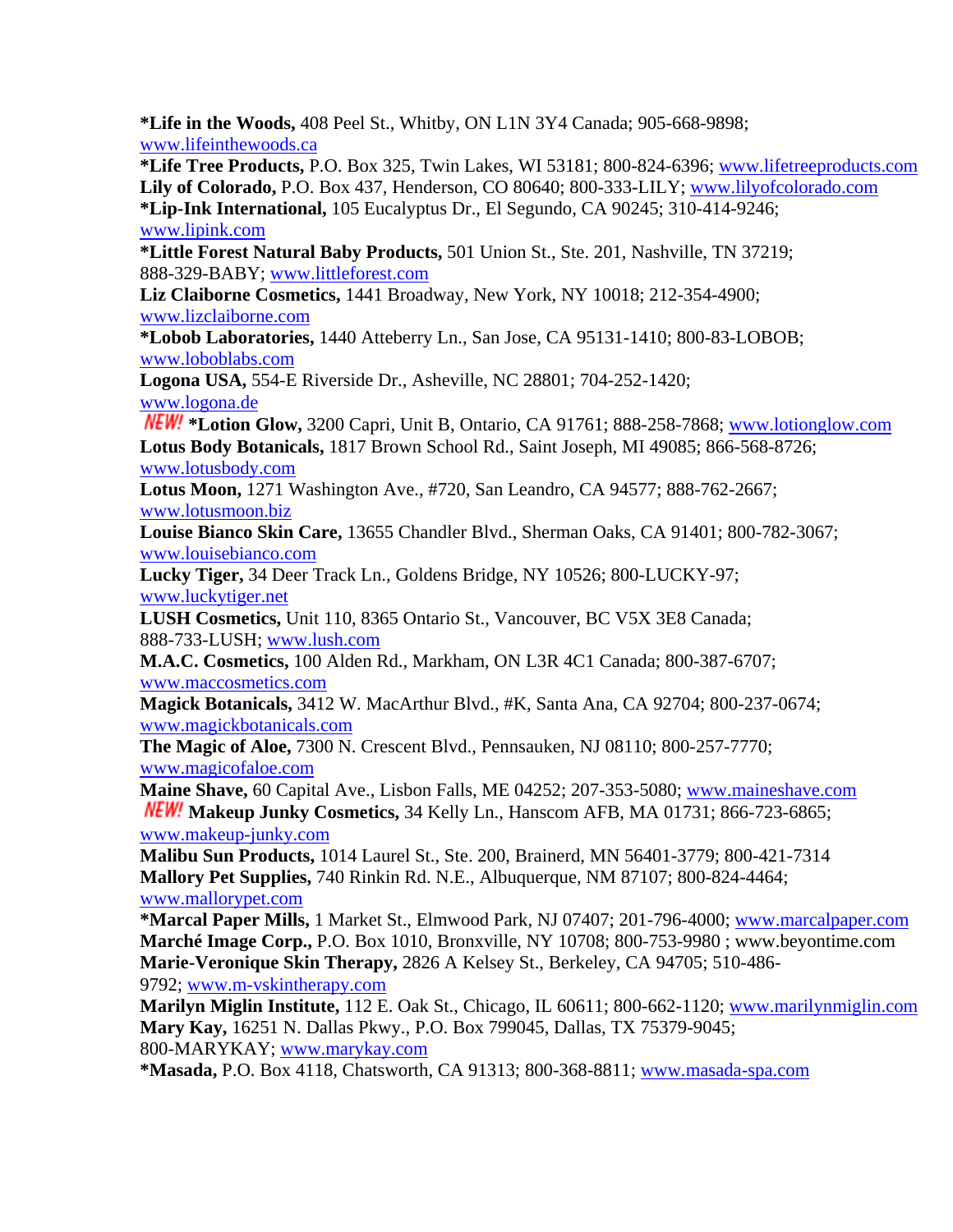**Mastey de Paris,** 25413 Rye Canyon Rd., Valencia, CA 91355; 800-6-MASTEY; www.mastey.com \***Max Green Alchemy,** 2370 Market St., No. 435, San Francisco, CA 94114; 415-863-4155; www.maxgreenalchemy.com **MD Formulations,** 71 Stevenson St., 22<sup>nd</sup> Fl., San Francisco, CA 94105; 800-451-3940; www.mdformulations.com **\*Meadow View Garden,** P.O. Box 407, Wyoming, RI 02898; 800-499-7037; www.meadowviewimports.com **Medusa's Makeup,** 3268 N. Clark St., Chicago, IL 60657; 773-929-3937; www.medusasmakeup.com **Mehron,** 100 Red Schoolhouse Rd., Chestnut Ridge, NY 10977; 800-332-9955; www.mehron.com **Mère Cie,** P.O. Box 8583, Santa Rosa, CA 95407; 800-832-4544; www.merecie.com **Merle Norman,** 9130 Bellanca Ave., Los Angeles, CA 90045; 310-641-3000; www.merlenorman.com **Merry Hempsters,** P.O. Box 1301, Eugene, OR 97440; 888-SEED-OIL; www.merryhempsters.com **MESS Makeup,** 224 W. 30th St., New York, NY 10001; 212-643-3188; www.messnewyork.com **\*Method Products, Inc.,** 637 Commercial St., Ste. 300, San Francisco, CA 94111; 866-9-METHOD; www.methodhome.com **\*Mia Rose Products, Inc.,** 177-F Riverside Ave., Newport Beach, CA 92663; 800-292-6339; www.miarose.com **Michelle Lazar International,** 1299 E. San Bernardino Ave., San Bernardino, CA 92408-2943; 909-796-3100 **\*Micro Balanced Products,** 225 County Rd., Tenafly, NJ 07670; 800-626-7888 **Mill Creek Botanicals,** 2951 Marion Dr., Ste. 121, Las Vegas, NV 89115; 866-447-6758; www.millcreekbotanicals.com **Montagne Jeunesse,** P.O. Box 39-F, Denver, CO 80239-0019; 800-552-5742; www.montagnejeunesseusa.com **Moonshine Soap,** 542 Luther Palmer Rd., Cleveland, GA 30528; 706-219-2404; www.moonshinesoap.com **Morrocco Method,** 135 Howard Ave., Los Osos, CA 93402-2322; 805-534-1600; www.morroccomethod.com **\*Mountain Green,** 12650 N. 103rd Pl., Scottsdale, AZ 85260; 866-686-4733; www.mtngreen.com **Mountain Ocean,** 5150 Valmont Rd., Boulder, CO 80306; 303-444-2781; www.mountainocean.com **Mr. Christal's,** 10620 Southern Highlands Pkwy., Ste. 110-510, Las Vegas, NV 89141; 800-426-0108; www.mrchristals.com **Mrs. Meyer's Clean Day,** 420 N. Fifth St., Ste. 600, Minneapolis, MN 55401; 877-865- 1508; www.mrsmeyers.com **\*Mundo Botanica,** P.O. Box 2189, Glen Burnie, MD 21060; 410-522-5151; www.cybercanine.com **Murad,** 2121 Rosecrans Ave., 5th Fl., El Segundo, CA 90245; 888-99-MURAD; www.murad.com **MyChelle Dermaceuticals,** P.O. Box 70, Frisco, CO 80443; 800-447-2076; www.mychelleusa.com **My Lip Stuff,** 21002 Robinsonville Rd., Lewes, DE 19958; 302-945-5922; www.mylipstuff.com **Mystic Wonders,** P.O. Box 253, Holstein, IA 51025; 888-452-4968; www.mysticwondersinc.com **Naanis Naturals,** P.O. Box 551645, Jacksonville, FL 32255; 866-92-NAANI; www.naanishoppe.com **\*Naava, Inc.,** 4971 Pernod Ave., Ste. A, Saint Louis, MO 63139-1251; 314-832-3544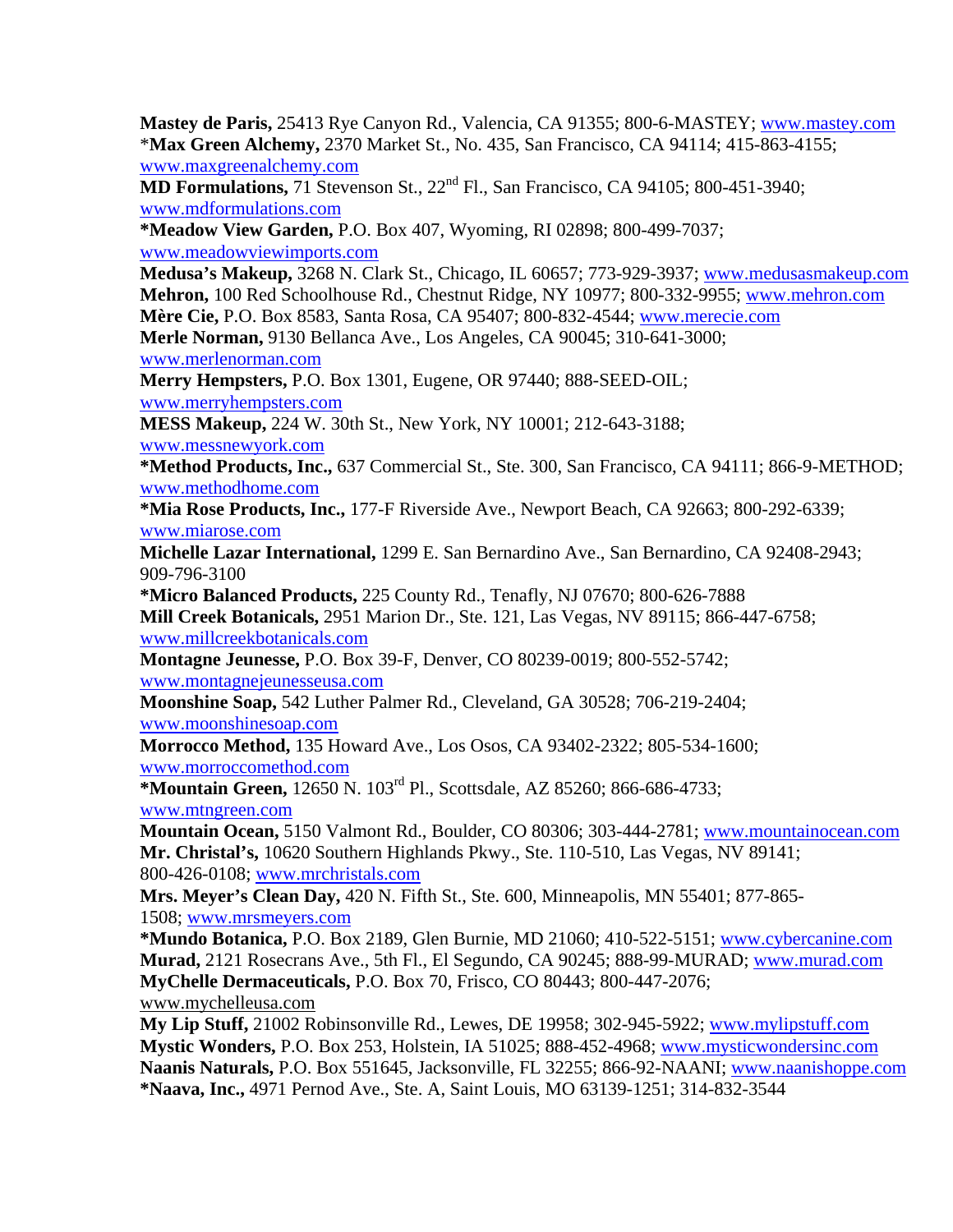**Nadina's Cremes,** 3813 Middletown Branch Rd., Vienna, MD 21869; 800-722-4292; www.nadinascremes.com

**Naikid, Inc.,** P.O. Box 435, Union, NJ 07083-0435; www.naikid.com **\*Nail-Aid/Anise Cosmetics,** 18403 W. Dixie Hwy., North Miami Beach, FL 33160;

888-264-7310; www.anisecosmetics.com

**\*Nala Barry Labs,** 5312 Derry Ave. #P, Agoura, CA 91301; 818-597-1447; www.nalabarry.com

**Narwhale of High Tor, Ltd.,** 591 S. Mountain Rd., New City, NY 10956; 800-MD-CREAM; www.mdcream.com

**\*Natracare,** 14901 E. Hampden Ave., Ste. 190, Aurora, CO 80014; www.natracare.com **Naturade,** 14370 Myford Rd., Ste. 100, Irvine, CA 92602; 800-367-2880; www.naturade.com **Natura Essentials,** 2845 Harriet Ave. S., Minneapolis, MN 55406; 888-606-0055; www.naturaessentials.com

**Natural Animal Health Products,** 7000 U.S. 1 N., St. Augustine, FL 32095; 800-274-7387; www.naturalanimal.com

**Natural Bodycare,** 100 S. Lucia Ave., #2, Redondo Beach, CA 90277; 310-323-2125; www.natural-bodycare.com

**Natural Chemistry,** 76 Progress Dr., Stamford, CT 06902; 800-753-1233; www.naturalchemistry.com **\*The Natural Dentist,** 140 Sylvan Ave., Englewood Cliffs, NJ 07632; 800-615-6895; www.thenaturaldentist.com

**\*Naturally Yours, Alex,** 1848 Murray Ave., Clearwater, FL 33755; 800-546-4164 **\*Natural Research People,** 810 Dean Creek, Lavina, MT 59046; 406-575-4343 **\*Natural Salt Lamps,** 6448 N. Francisco, Chicago, IL 60645; 312-224-2710; www.naturalsaltlamps.com

**\*Nature Clean (Frank T. Ross),** 6550 Lawrence Ave. E., Scarborough, ON M1C 4A7 Canada; 416-282-1107; www.franktross.com

**Nature's Acres,** 8984 E. Weinke Rd., New Freedom, WI 53951; 800-499-HERB **\*Nature's Best (Natural Research People),** 810 Dean Creek, Lavina, MT 59046; 406-575-4343 **\*Nature's Country Pet,** 1765 Garnet Ave., Ste. 12, San Diego, CA 92109; 800-576-PAWS **Nature's Gate,** 9200 Mason Ave., Chatsworth, CA 91311; 800-327-2012; www.naturesgatebeauty.com **Nature's Miracle,** 2100 Pacific St., Hauppauge, NY 11788; 800-645-5154; www.eightinonepet.com **Nature's Plus,** 548 Broadhollow Rd., Melville, NY 11747-3708; 800-645-9500; www.naturesplus.com **Nature's Soap Dish,** 7038 Mooreland Ct., Brentwood, TN 37027; 615-309-8008; www.naturessoapdish.com

**Naturopathica,** 74 Montauk Hwy., East Hampton, NY 11937; 800-669-7618; www.naturopathica.com **\*Neo Soma,** P.O. Box 393, Deerfield, IL 60015; 877-NEO-SOMA; www.neosoma.com **\*New Age Products,** P.O. Box 1153, Port Townsend, WA 98368; 800-736-0612 **Neways,** P.O. Box 651, Salem, UT 84653; 800-998-7233; www.neways.com **\*New Chapter Extracts,** P.O. Box 1947, Brattleboro, VT 05302; 800-543-7279; www.new-chapter.com

**New Vision,** 8322 E. Hartford Dr., Scottsdale, AZ 85255; 800-MINERALS; www.newvision.com **Nexxus Products,** P.O. Box 1274, Santa Barbara, CA 93116; 805-968-6900; www.nexxusproducts.com **Nikken,** 52 Discovery Rd., Irvine, CA 92618; 800-669-8859; www.nikken.com

**\*Nirvana,** P.O. Box 325, Twin Lakes, WI 53181; 800-432-2919; 800-824-6396; www.lotusbrands.com **Nivea,** BDF Plaza, 360 Martin Luther King Dr., Norwalk, CT 06856; 203-854-8000; www.nivea.com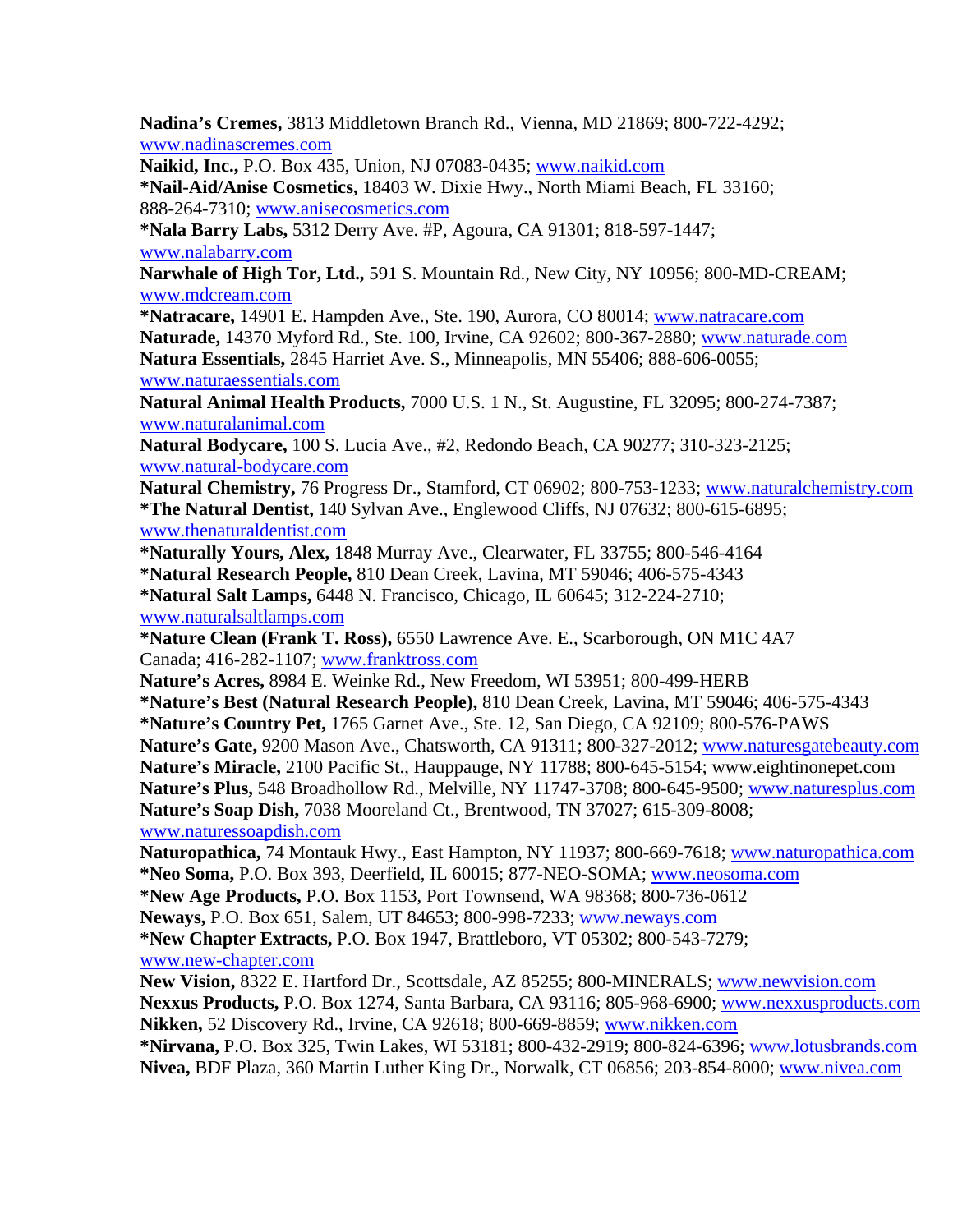**No Common Scents,** Kings Yard, 220 Xenia Ave., Yellow Springs, OH 45387; 800-686-0012; www.nocommonscents.com

**NEW!** Noli n Nali, 819 Hillcrest Dr., Felton, CA 95018; 866-640-7907; www.nolinnali.com **Nordstrom Cosmetics,** 865 Market St., San Francisco, CA 94103; 800-7-BEAUTY; www.nordstrom.com

**\*Norelco,** 1010 Washington Blvd., Stamford, CT 06912-0015; 203-973-0200; www.norelco.com **North Country Glycerine Soap,** 7888 County Rd., #6, Maple Plain, MN 55359-9552; 800-667-1202; www.specialtysoapsinternational.com

**No Rinse Laboratories,** 868 Pleasant Valley Dr., Springboro, OH 45066; 800-223-9348; www.norinse.com

**\*Numark Laboratories,** 164 Northfield Ave., Edison, NJ 08837; 800-338-8079; www.dsehealth.com **Nu Skin International,** One NuSkin Plz., 75 W. Center, Provo, UT 84601; 800-366-6875; www.nuskin.com

**NutriBiotic,** P.O. Box 238, Lakeport, CA 95453; 800-225-4345; www.nutribiotic.com **\*Nutri-Cell,** 1038 N. Tustin, Ste. 309, Orange, CA 92867-5958; 714-953-8307 **Nutri-Metics International,** 10410 Papalote St., Ste. 16, Houston, TX 77041; 866-678-9986; www.myavalla.com

**\*NuTru, Inc.,** 627 11<sup>th</sup> St., Wilmette, IL 60091; 847-251-0513; www.nutru.com **Nuzzle by Beauté Marketing, Inc.,** 2 Old Barn Ct., Newtown, PA 18940; 866-689- 9533; www.shopnuzzle.com

**Obsessive Compulsive Cosmetics,** 100 Verdi St., East Farmingdale, NY 11735; 631-815-2426; www.occmakeup.com

**\*Oliva,** P.O. Box 4387, Reading, PA 19606; 610-779-7854

**ONLY YOURx Skin Care,** 25028 Kearney Ave., Valencia, CA 91355; 800-877-4849; www.onlyyourx.com

**OPI Products,** 13034 Saticoy St., N. Hollywood, CA 91605; 800-341-9999; www.opi.com **\*Orange-Mate,** P.O. Box 883, Waldport, OR 97394; 800-626-8685; www.orangemate.com

**The Organic Make-up Company, Inc.,** 7030 Woodbine Ave., Ste. 500, Markham, ON L3R 6G2 Canada; 905-887-5634; www.organicmakeup.ca

**\*Organix South,** 6290-B 147th Ave. N., Clearwater, FL 33760; 888-989-6336; www.organixsouth.com **Oriflame USA,** P.O. Box 977, Waxhaw, NC 28173; 704-843-3102

**The Original Little Sprout,** 13615 Old Morro Rd., Atascadero, CA 93422; 805-462-0330; www.originalsprout.com

**Origins Natural Resources,** 767 Fifth Ave., New York, NY 10153; 800-ORIGINS; www.origins.com **\*Orjene Natural Cosmetics,** 3352 81st St., Apt. 22, Jackson Heights, NY 11372-1338; 800-886-7536 **Orlane,** 555 Madison Ave., New York, NY 10022; 800-535-3628; www.orlaneusa.com

**Orly International,** 7710 Haskell Ave., Los Angeles, CA 91406; 800-275-1111; www.orlybeauty.com **\*Osea International,** 30765 Pacific Coast Hwy., Ste. 205, Malibu, CA 90265; 800-576-6732; www.oseaskin.com

**Otto Basics–Beauty 2 Go!,** P.O. Box 9023, Rancho Santa Fe, CA 92067; 800-598-OTTO **\*Oxyfresh Worldwide,** 1301 N. Lakewood Dr., Coeur d'Alene, ID 83814-4912; 800-223-7374; www.oxyfreshww.com

**Pangea Organics,** 6880 Winchester Circle, South Bay, Boulder CO 80301; 877-679-5854; www.pangeaorganics.com

**\*Parlux Fragrances,** 3725 S.W. 30th Ave., Fort Lauderdale, FL 33312; 800-727-5895; www.parlux.com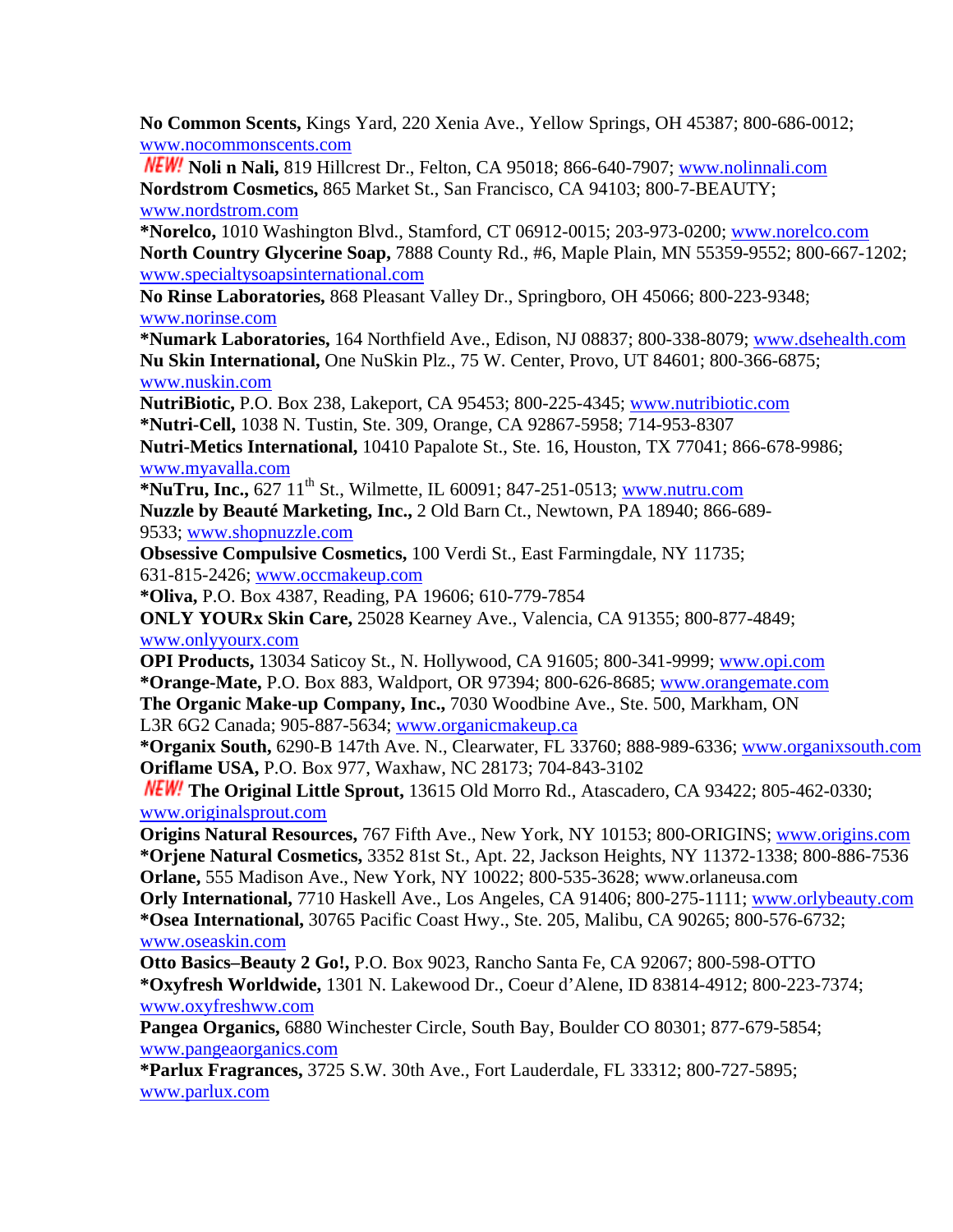**Pathmark Stores (house brand products only),** 200 Milik St., Carteret, NJ 07008; 732-499-3000; www.pathmark.com **Patricia Allison Natural Beauty,** 4470 Monahan Rd., La Mesa, CA 91941; 800-858-8742 **Paula's Choice,** 1030 S.W. 34<sup>th</sup> St., Ste. A, Renton, WA 98055-4813; 800-831-4088; www.cosmeticscop.com **\*Paul Mazzotta,** P.O. Box 96, Reading, PA 19607; 610-376-2250; www.ecocare.com **Paul Mitchell,** 9701 Wilshire Blvd., Ste. 1205, Beverly Hills, CA 90212; 800-321-JPMS; www.paulmitchell.com **Paul Penders,** 303 Industri Kedah, 07000 Kuah, Langkawi, Malaysia; 604-966-9688; www.paulpenders.com **PetGuard,** 165 Industrial Loop S., Unit 5, Orange Park, FL 32073; 800-874-3221; www.petguard.com **\*Pharmagel International,** P.O. Box 2288, Monterey, CA 93942; 800-882-4889 **\*Pharmacopia,** 1525 E. Francisco Blvd., #9, San Rafael, CA 94901; 877-389-9898; www.pharmacopia.net **\*PH Beauty Labs,** 10474 Santa Monica Blvd., Ste. 300, Los Angeles, CA 90025; 310-446-9300; www.phbeauty.com **Physicians Formula,** 1055 W. Eighth St., Azusa, CA 91702; 626-334-3395; www.physiciansformula.com **\*Pilot Corporation of America,** 60 Commerce Dr., Trumbull, CT 06611; 203-377-8800; www.pilotpen.com **\*Pittstown Soapworks,** 436 Pittstown Rd., Pittstown, NJ 08867; 908-730-8631 **\*Planet Inc.,** P.O. Box 48184, Victoria, BC V8Z 7H6 Canada; 800-858-8449; www.planetinc.com **PlantEssence,** 1631 N.E. Broadway St., #235, Portland, OR 97232; 800-752-6898; www.plantessence.com **Pomegranate Body,** P.O. Box 5867, Eureka, CA 95502; 877-913-2639; www.pomegranatebody.com **prawduct,** 1107 Fair Oaks Ave., # 334, South Pasadena, CA 90065; 888-898-1100 www.thekitchenbeautician.com **Precious Moments,** 389 Fifth Ave., Ste. 1100, New York, NY 10016, 212-779-0544; www.townleygirl.com **Prescriptives,** 767 Fifth Ave., New York, NY 10153; 212-572-4400 **Prestige Cosmetics,** 1601 Green Rd., Pompano Beach, FL 33064; 800-722-7488; www.prestigecosmetics.com **The Principal Secret,** 3340 Ocean Park Blvd., Ste. 3055, Santa Monica, CA 90405; 800-545-5595; www.principalsecret.com **Professional Pet Products,** 1873 N.W. 97th Ave., Miami, FL 33172; 800-CALL-PPP **Pro-Tec Pet Health,** 5440 Camus Rd., Carson City, NV 89701-9306; 800-44-FLEAS; www.protec-pet-health.com **Puig USA,** 70 E. 55th St., New York, NY 10022; 212-980-9620; www.puig.com **\*Pulse Products,** 16310 Garfield Ave., Paramount, CA 90723; 800-477-8573; www.oneononebodycare.com **Pure & Basic Products,** 20633 Fordyce Ave., Carson, CA 90810; 800-432-3787; www.pureandbasic.com **\*PureOlogy Serious Colour Care,** 2010 Main St., Ste. 650, Irvine, CA 92614; 800-331-1502; www.pureology.com **Pure Strength,** 1650 New Hwy., Farmingdale, NY 11735; 631-756-1701;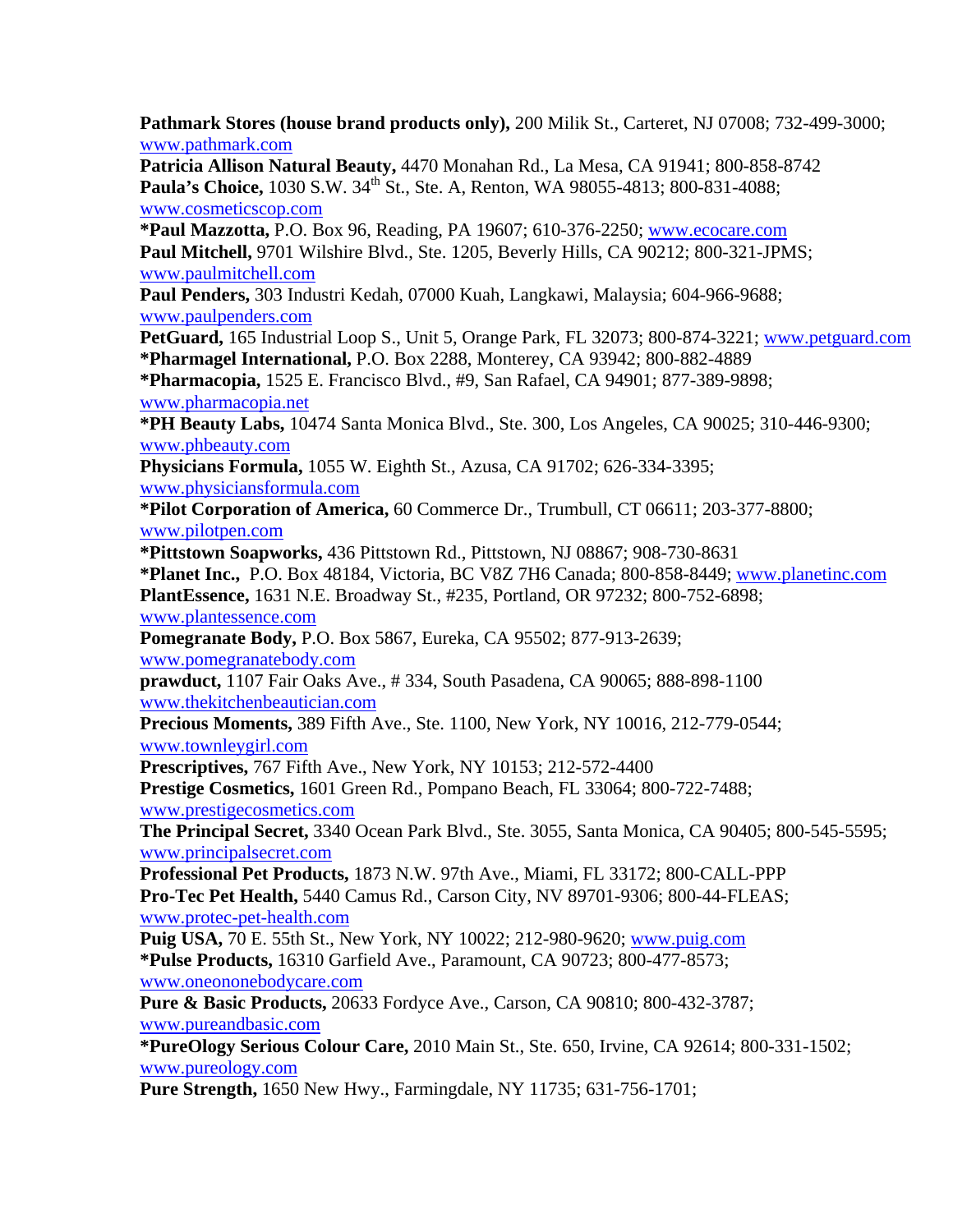www.purestrength.net

**\*Pure Touch,** P.O. Box 234, Glen Ellen, CA 95442; 800-442-7873; www.puretouch.net **Purity Cosmetics,** 2181 Harbor Bay Pkwy., Alameda, CA 94502; 510-814-9030; www.puritycosmetics.com

**Queen Helene,** 58 S. Service Rd., Ste. 250, Melville, NY 11747; 800-645-3752; www.queenhelene.com **Queen of Trees,** 9150 S. Willow Dr., Tempe, AZ 85284; 602-367-4463; www.queenoftrees.com **Rachel Perry,** 15140 Keswick St., Van Nuys, CA 91405-1012; 800-966-8888; www.rachelperry.net **\*Radiant Hands,** 30707 Co Rd. 1, La Crescent, MN 55947; 507-643-5167 **Rainbow Research Corporation,** 170 Wilbur Pl., Bohemia, NY 11716; 800-722-9595; www.rainbowresearch.com

**\*Recycline,** 681 Main St., Waltham, MA 02451; 888-354-7296; www.recycline.com **Rejuvi Laboratory, Inc.,** 360 Swift Ave., Ste. 38, San Francisco, CA 94080; 800-588-2279; www.rejuvilab.com

**Renée Rouleau Skin Care,** 4025 Preston Rd., Ste. 606, Plano, TX 75093; 888-211-7560; www.reneerouleau.com

**Reviva Labs,** 705 Hopkins Rd., Haddonfield, NJ 08033; 800-257-7774; www.revivalabs.com **Revlon,** 237 Park Ave., New York, NY 10017; 800-473-8566; www.revlon.com

**\*Rivers Run,** 6120 W. Tropicana A16-357, Las Vegas, NV 89103; 800-560-6753; www.riversrun.net **Rodan + Fields,** 1550 Bryant St., Ste. 555, San Francisco, CA 94103; 888-995-5656; www.rodanandfields.com

**Rusk,** 1 Cummings Point Rd., Stamford, CT 06904; 800-USE-RUSK; www.rusk1.com **Safeway (house brand products only),** 5918 Stoneridge Mall Rd., Pleasanton, CA 94588-3229; 800-SAFEWAY; www.safeway.com

**Sanctuary Botanicals,** 2-278 Westmorland St., Fredericton, NB E3B 3M2 Canada 506-454-4224; www.sanctuarybotanicals.com

**Sanford,** 2711 Washington Blvd., Bellwood, IL 60104; 800-323-0749; www.sanfordcorp.com

**\*Santa Fe Botanical Fragrances,** P.O. Box 282, Santa Fe, NM 87504; 505-474-0302 **\*Santa Fe Soap Company,** 369 Montezuma, #167, Santa Fe, NM 87501; 888-762-7227; www.santafesoap.com

**\*Sappo Hill Soap Works,** 654 Tolman Creek Rd., Ashland, OR 97520; 800-863-7627; www.sappohill.com

**\*Scanida Spa,** 1900 Superior Ave., Ste. 209, Cleveland, OH 44114; 216-932-4963; www.scandiaspa.com

**Scents of Well Being,** 145 Hummingbird Ln., Talent, OR 97540; 800-355-8428; www.scentsofwellbeing.com

**Schiff Products,** 2002 S. 5070 W., Salt Lake City, UT 84104; 800-444-5200; www.schiffvitamins.com **Scruples Professional Salon Products, Inc.,** 8231 214th St. W., Lakeville, MN 55044; 800-457-0016; www.scrupleshaircare.com

**\*\*SeaChi Organics,** P.O. Box 4734, Palm Springs, CA 92263; 760-320-3122; www.seachi.com **Seaside Naturals,** P.O. Box 2097, Branford, CT 06405; 800-870-1697; www.seasidenaturals.com  **Sebastian International (Wella),** 429 Santa Monica Blvd., Santa Monica, CA 90401; 800-829-7322; www.sebastian-intl.com

**Secret Gardens,** P.O. Box 449, North San Juan, CA 95960; 800-537-8766 **\*Sensitille Naturals Ltd.**, #214-3495 Cambie St., Vancouver, BC V5Z 4R3 Canada; 888-488-1808; www.sensitille.com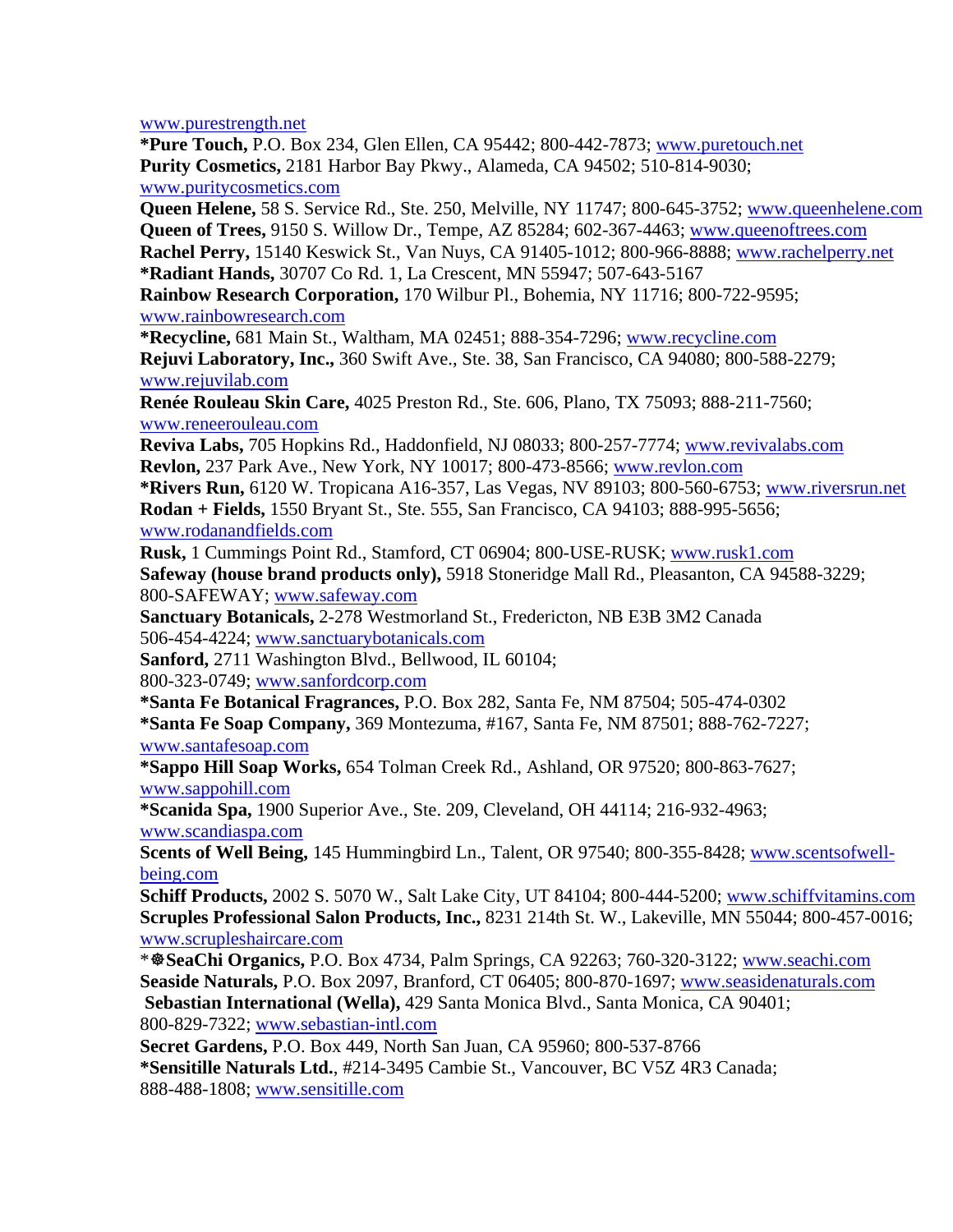**Serf to Surf Products,** 259 Hastings St. E., Vancouver, BC V6A 1P2 Canada; 604-669- 2207; www.serftosurf.com

**\*SerVaas Laboratories,** 1200 Waterway Blvd., P.O. Box 7008, Indianapolis, IN 46207; 800-433-5818; www.barkeepersfriend.com

**\*Seventh Generation,** 212 Battery St., Ste. A, Burlington, VT 05401; 802-658-3773; www.seventhgen.com

**\*Sevi Cosmetics,** P.O. Box 2189, Glen Burnie, MD 21060; 410-522-5151; www.sevicosmetics.com **Sex and the City,** 389 Fifth Ave., Ste. 1100, New York, NY 10016; 212-779-0544; www.townleygirl.com

**Shaklee Corporation,** 4747 Willow Rd., Pleasanton, CA 94588; 800-SHAKLEE; www.shaklee.com **Shaman Earthly Organics,** 5500 W. 83rd St., Los Angeles, CA 90045; 877-JASON-01; www.shamanbeauty.com

**Shikai Products, Inc.,** P.O. Box 2866, Santa Rosa, CA 95405; 800-448-0298; www.shikai.com **Silver Brights,** 1063 McGaw, Ste. 100, Irvine, CA 92614; 949-794-5500; www.citreshine.com **\*Simplers Botanical Co.,** P.O. Box 2534, Sebastopol, CA 95472; 800-652-7646;

## www.simplers.com

**Simple Wisdom,** 775 S. Graham, Memphis, TN 38111; 901-458-4686 **Simply Soap,** 6721 Delfern St., San Diego, CA 92120; 888-575-SOAP; www.simplysoap.com **Sinclair & Valentine,** 480 Airport Blvd., Watsonville, CA 95076-2056; 800-563-2159;

www.sinclairandvalentine.com

**Skinvac,** 1 Scotts Rd., #03-25, Shaw Centre, Singapore 228208; +65-96922619; www.skinvac.com \*Skyn Iceland, 136 E. 57<sup>th</sup> St., 4<sup>th</sup> Fl., New York, NY 10022; 888-333-SKYN; www.skyniceland.com **Smashbox Cosmetics,** 8538 Warner Dr., Culver City, CA 90232; 888-763-1361; www.smashbox.com **Smith & Vandiver,** 480 Airport Blvd., Watsonville, CA 95076-2056; 800-722-1434; www.smithvandiver.com

**Smooth 'N Shine,** 1063 McGaw, Ste. 100, Irvine, CA 92614; 949-794-5500; www.citreshine.com **The Soap Opera,** 319 State St., Madison, WI 53703; 800-251-7627; www.thesoapopera.com **Soapworks,** 18911 Nordhoff St., Ste. 37, Northridge, CA 91324; 800-987-6564; www.soapworks.com **Sojourner Farms Natural Pet Products,** 1723 Adams St. N.E., Minneapolis, MN 55413; 888-867- 6567; www.sojos.com

**Solgar Vitamin Co.,** 500 Willow Tree Rd., Leonia, NJ 07605; 800-645-2246; www.solgar.com **\*Sombra Cosmetics,** 5951 Office Blvd., Albuquerque, NM 87109; 800-225-3963; www.sorenomoreusa.com

**SoRik International,** 278 Taileyand Ave., Jacksonville, FL 32202; 888-338-5475; www.sorik.com **\*Sound Earth, LLC,** P.O. Box 245, Fishkill, NY 12524; 888-608-9678; www.soundearth.com **Soya System,** 10441 Midwest Industrial, St. Louis, MO 63132; 314-428-0004; www.soya.com

**SpaGlo Beauty,** P.O. Box 419, Hawthorne, NJ 07507; 973-636-0083; www.spaglo.com \***SpaRitual,** 7710 Haskell Ave., Los Angeles, CA 91406; 877-SPA-RITUAL; www.sparitual.com **Spring Rain Botanicals,** P.O. Box 257, Fonthill, ON L0S 1E0 Canada; 905-892-2944; www.springrainbotanicals.com

**Staedtler, Ltd.,** Cowbridge Rd., Pontyclym, Mid Glamorgan, Wales, Great Britain; 011 44 144 3237421

**Stanley Home Products,** 67 Hunt St., Agawam, MA 01001-1920; 800-628-9032; www.stanleyhome.com

**Stila Cosmetics,** 2801 Hyperion Ave., Studio 102, Los Angeles, CA 90027;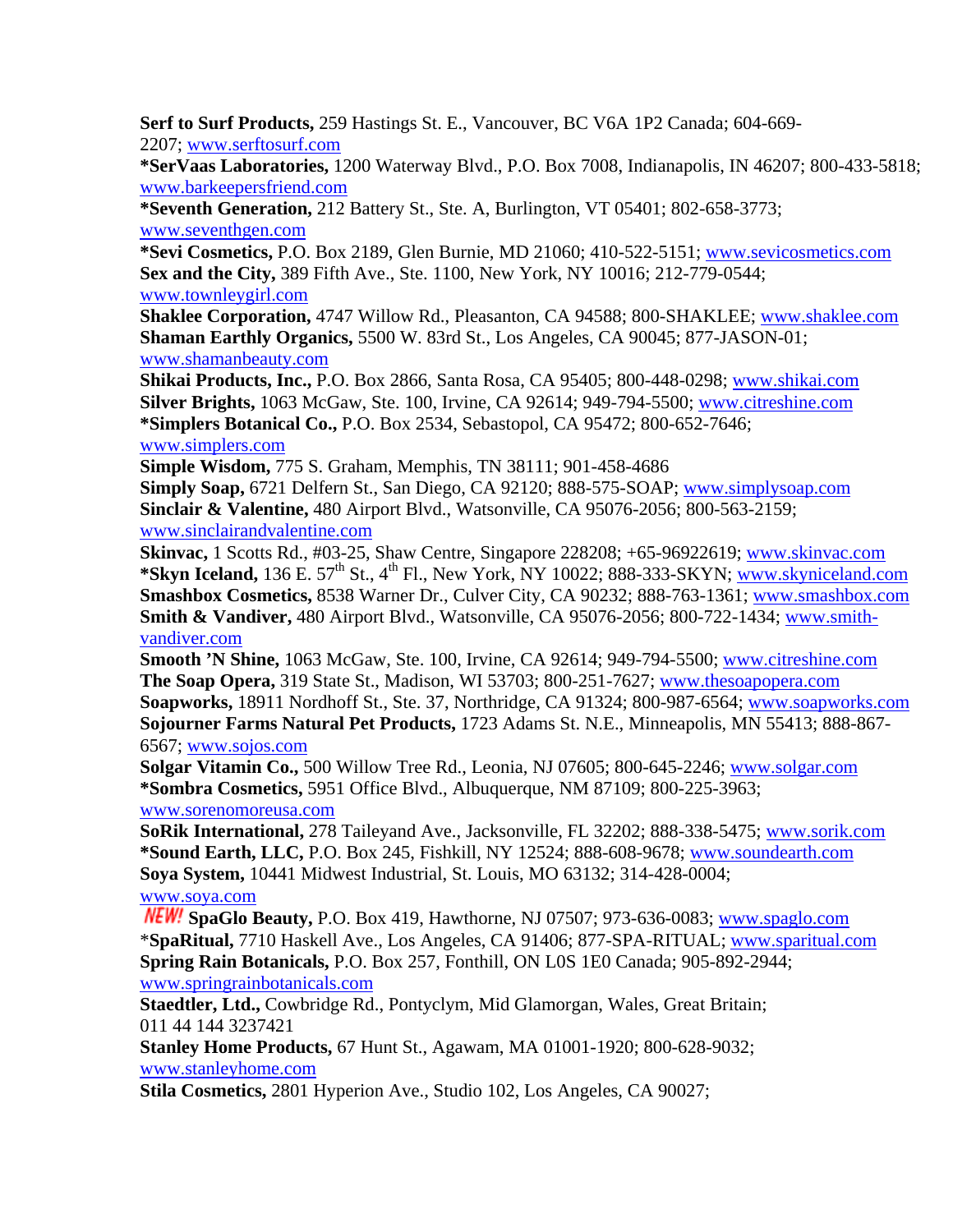323-913-9443; www.stilacosmetics.com

**St. John's Botanicals,** 7711 Hillmeade, Bowie, MD 20719; 301-262-5302 **Strawberry Shortcake,** 389 Fifth Ave., Ste. 1100, New York, NY 10016; 212-779- 0544; www.townleygirl.com

**Strong Products**, 2725 Hidden Hills Way, Corona, CA 92882; 800-648-9729; www.strongproducts.com

**Studio Magic Cosmetics,** 20135 Cypress Creek Dr., Alva, FL 33920-3305; 239-728-3344; www.studiomagiccosmetics.com

**Sudz,** 144 Main St., P.O. Box 224, Gardiner, NY 12525; 800-262-KISS; www.organicsudz.com **Sukesha (Chuckles),** P.O. Box 5126, Manchester, NH 03108; 800-221-3496; www.sukesha.com **Suki Pure Skin Care,** 34 N. Maple St., Florence, MA 01062; 888-858-SUKI; www.sukisnaturals.com **\*Sumeru,** 1100 Lotus Dr., Silver Lake, WI 53170; 800-478-6378

**\*Sun & Earth, Inc.,** 125 Noble St., Norristown, PA 19401; 800-298-7861; www.sunandearth.com

**SunFeather Natural Soap Co.,** 1551 Hwy. 72, Potsdam, NY 13676; 315-265-3648; www.sunsoap.com

**Sunrider International,** 1625 Abalone Ave., Torrance, CA 90501; 310-781-3808; www.sunrider.com

**\*Sunshine Products Group,** 1616 Press Rd., Ste. 2B, Los Angeles, CA 98910; 800-285-6457 **Supreme Beauty Products Co.,** 820 S. Michigan, Chicago, IL 60605; 800-272-6602

**Sylvia & Marcos,** 7371 Atlas Walk Way, #114, Gainesville, VA 20155; 703-635-7878; www.sylviamarcos.com

**Tammy Taylor Nails,** 18007 E. Skypark Cir., Ste. E, Irvine, CA 92614; 800-93-TAMMY; www.tammytaylornails.com

**TaUT by Leonard Engelman,** 22525 Cass Ave., Woodland Hills, CA 91364; 800-438-8288; www.tautskincare.com

**Ted Baker Fragrance**, 304 Park Ave. S., 11<sup>th</sup> Fl., New York, NY 10001; 212-590-2471; www.shave.com

**Terra-No,** 645 N. 136 Rd., Mounds, OK 74047; 918-827-7705; www.terra-no.com

**TerraNova,** 1011 Gilman St., Berkeley, CA 94710; 800-966-3457; www.terranovabody.com **Terressentials,** 2650 Old National Pike, Middletown, MD 21769-8817; 301-371-7333; www.terressentials.com

**That's So Raven,** 389 Fifth Ave., Ste. 1100, New York, NY 10016; 212-779-0544; www.townleygirl.com

**Thicker Fuller Hair,** 1063 McGaw, Ste. 100, Irvine, CA 92614; 949-794-5500; www.citreshine.com **Thursday Plantation,** P.O. Box 1297, Summerland, CA 93067-1297; 800-645-9500

**\*Tish & Snooky's Manic Panic NYC,** 21-07 Borden Ave., Long Island City, NY 11101; 800-95-MANIC; www.manicpanic.com

**\*Théra Wise**, #214-3495 Cambie St., Vancouver, BC V5Z 4R3 Canada; 888-488-1808; www.therawise.com

**Tommy Hilfiger,** 372 W. Broadway, New York, NY 10012; 917-237-0983; www.tommy.com **Tom's of Maine,** 302 Lafayette Ctr., P.O. Box 710, Kennebunk, ME 04043; 800-367-8667; www.tomsofmaine.com

**Too Faced Cosmetics,** 17595 Harvard, Ste. C-503, Irvine, CA 92614; 949-553-4431; www.toofaced.com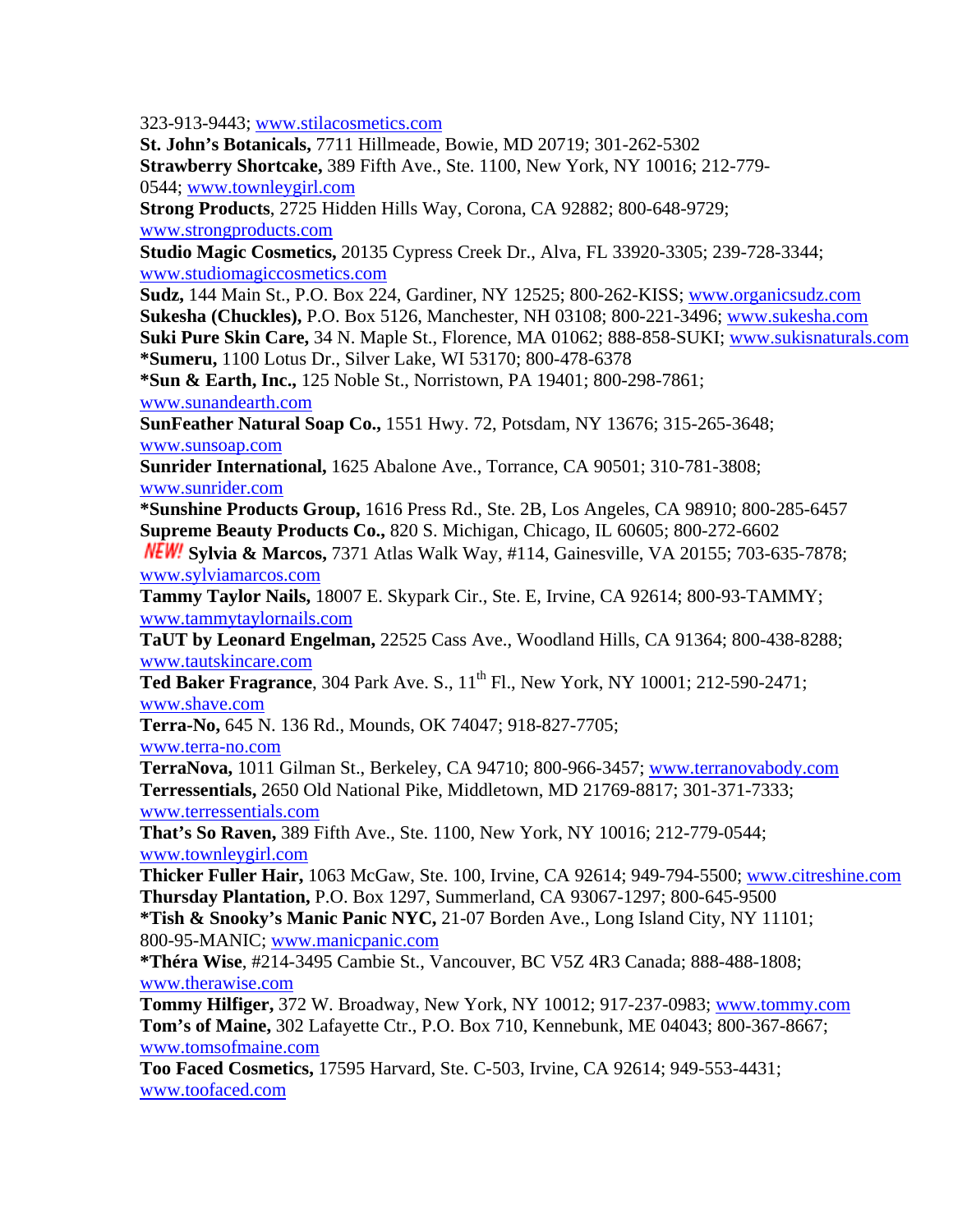**Tova Corporation,** 192 N. Canon Dr., Beverly Hills, CA 90210; 800-852-9999; www.beautybytova.com

**Trader Joe's Company,** P.O. Box 5049, Monrovia, CA 91017; 800-SHOP-TJS; www.traderjoes.com **Tressa,** P.O. Box 75320, Cincinnati, OH 45275; 800-879-8737; www.tressa.com

**TRI Hair Care Products,** 13918 Equitable Rd., Cerritos, CA 90703; 866-644-7373; www.trihaircare.com

**Trillium Herbal Company,** 185 E. Walnut St., Sturgeon Bay, WI 54235; 920-746-5207; www.trilliumorganics.com

**Tropaz,** 22067 Ferrero Pkwy., City of Industry, CA 91789; 909-595-8898; www.tropezbeauty.com

**Tyra Skin Care,** 20520 Hiawatha St., Chatsworth, CA 91311; 800-322-TYRA; www.tyraskincare.com **\*The Ultimate Life,** P.O. Box 4308, Santa Barbara, CA 93140; 800-843-6325; www.ultimatelife.com **Unicure, Inc.,** TSI, P.O. Box 1222, Hendersonville, TN 37077; 888-UNICURE; www.unicure.com **Un-petroleum,** 1105 Industrial Ave., Petaluma, CA 94952; 800-227-5120; www.unpetroleum.com **Upper Canada Soap & Candle Makers,** 1510 Caterpillar Rd., Mississauga, ON L4X 2W9 Canada; 905-897-1710; www.uppercanadasoap.com

**Urban Apothecary,** 2035 Heather Terr., Northfield, IL 60093; 847-899-8998;

www.urbanapothecary.com

**Urban Decay,** 729 Farad St., Costa Mesa, CA 92627; 800-784-URBAN; www.urbandecay.com **\*Vampyrz,** 1310 Pennsyvania Ave., Brooklyn, NY 11239; www.vampyrz.com

**Vermont Soapworks,** 616 Exchange St., Middlebury, VT 05753; 802-388-4302; www.vermontsoap.com

**Vernacular Skin Works,** P.O. Box 61624, Durham, NC 27715; 919-687-4868; www.vernacularskinworks.com

**Veterinarian's Best,** P.O. Box 4459, Santa Barbara, CA 93103; 800-866-PETS; www.vetsbest.com **Victoria's Secret,** P.O. Box 16589, Columbus, OH 43216-6589; 800-411-5116; www.victoriassecret.com

**Virginia Soap, Ltd.,** Module 1, Compartment 9, Winnipeg, MB R2C 5K6 Canada; 800-563-6127

**\*Von Natur,** P.O. Box 33761, Portland, OR 97292; 503-722-8828; www.vonnatur.com **V'TAE Parfum & Body Care,** 569 Searls Ave., Nevada City, CA 95959; 800-643-3011;

www.vtae.com

**\*Wachters' Organic Sea Products,** 550 Sylvan St., Daly City, CA 94014; 800-682-7100; www.wachters.com

**Warm Earth Cosmetics,** 1155 Stanley Ave., Chico, CA 95928-6944; 530-895-0455; www.warmearthcosmetics.com

**Watkins Incorporated,** 150 Liberty St., P.O. Box 5570, Winona, MN 55987-0570; 800- 243-9423; www.watkinsonline.com

**Weleda, Inc.,** 1 Closter Rd., Palisades, NY 10964; 800-241-1030; www.weleda.com **The Wella Corporation (Sebastian),** 6109 De Soto, Woodland Hills, CA 91367; 800-526-4657; www.wella.com

**\*Well-in-Hand,** 5164 Waterlick Rd., Forest, VA 24551-1200; 888-550-7774; www.wellinhand.com **wet n wild,** 22067 Ferrero Pkwy., City of Industry, CA 91789; 909-595-8898; www.wnwbeauty.com

**\*Whip-It Products,** P.O. Box 30128, Pensacola, FL 32503; 800-582-0398 **Whirl Beauty,** 1040 S. Gaylord St., Ste. 102, Denver, CO 80209; 303-564-3458; www.whirlbeauty.com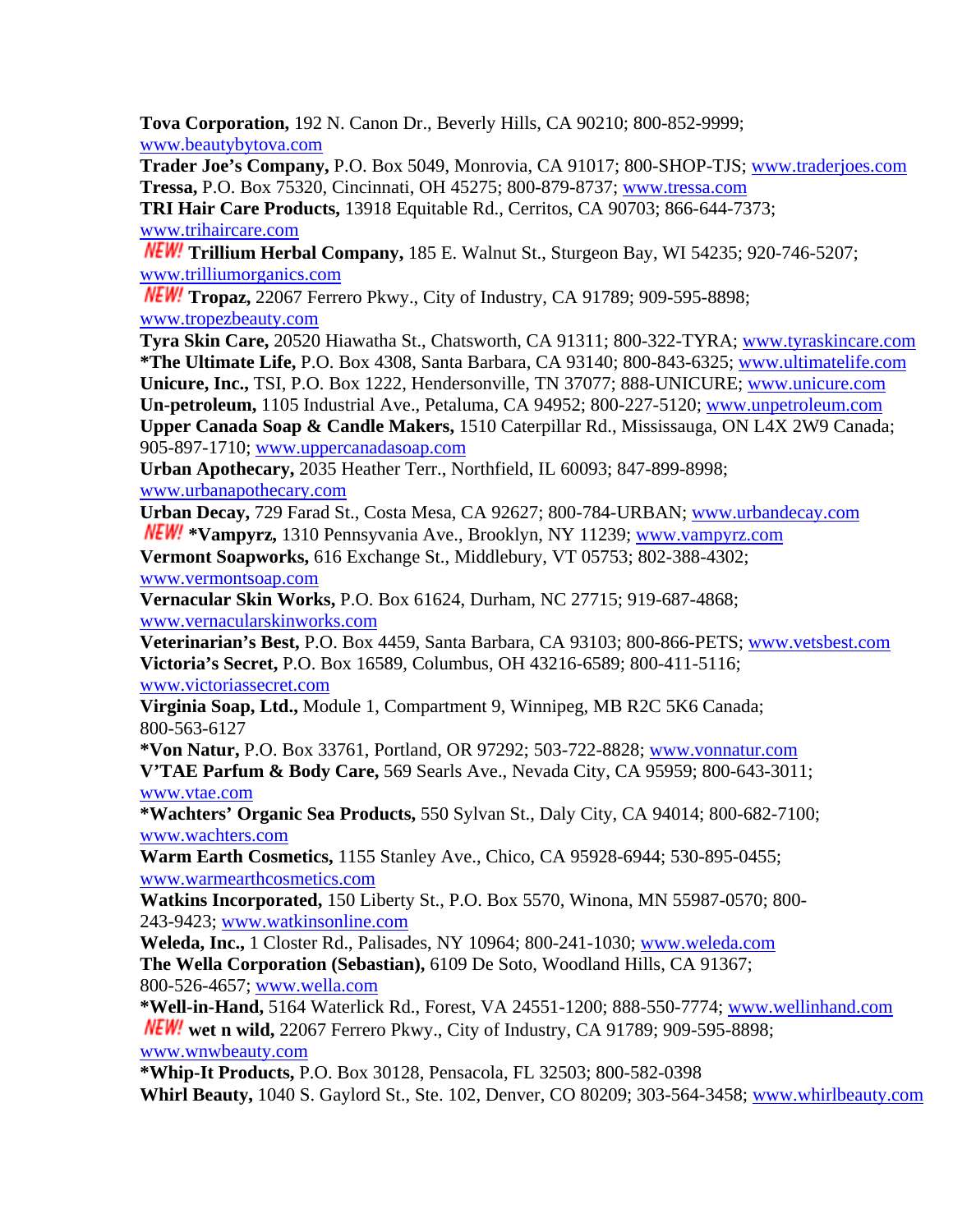**White Acres Farm, Inc.,** 765 Astral Pt., Spring Branch, TX 78070; 800-449-7071; www.whiteacresfarm.com

**White Rain,** 3540 W. 1987 S., Salt Lake City, UT 84125; 800-575-7960; www.whiterain.com **Whole Foods Market (365 house brand),** 550 Bowie St., Austin, TX 78703-4677; 512- 477-4455; www.wholefoodsmarket.com

**Wind River Herbs,** P.O. Box 1462, Thayne, WY 83127; 800-903-4372; www.windriverherbs.com **WiseWays Herbals,** Singing Brook Farm, 99 Harvey Rd., Worthington, MA 01098; 888-540-1600; www.wiseways.com

**WomanKind**, E. 3101 Tewalt Rd., De Soto, WI 54624; 608-648-2316 www.mwt.net/~womankind/ **The Works,** P.O. Box 491150, Lawrenceville, GA 30049; 800-448-5281; www.theworkscleans.com **W.S. Badger,** P.O. Box 58, Gilsum, NH 03488; 800-603-6100; www.badgerbalm.com **Wysong,** 1880 N. Eastman Rd., Midland, MI 48642-7779; 800-748-0188; www.wysong.net **XCD,** 304 Park Ave. S., 11<sup>th</sup> Fl., New York, NY 10001; 212-590-2471; www.xcdskin.com **Xenna Corporation,** 33 Witherspoon St., Ste. 200, Princeton, NJ 08542; 800-368-6003; www.xenna.com **\*Xeno Company,** 2683 Timerbrooke Pl., Duluth, GA 30097; 404-918-7788; www.xenocompany.com **ZENMED,** 240-1555 McKenzie Ave., Victoria, BC V8N 1A4 Canada; 877-647-4242

www.zenmed.com

**Zero Frizz,** 1063 McGaw, Ste. 100, Irvine, CA 92614; 949-794-5500; www.citreshine.com **Zia Natural Skincare,** 3515 Eastham Dr., Culver City, CA 90232; 800-334-7546; www.zianatural.com **\*Zuzu Cosmetics,** P.O. Box 50130, Bellevue, WA 98015; 800-497-6419; www.gabrielcosmeticsinc.com

## **Catalogs/Online Stores That Offer Cruelty-Free Products**

The following catalog companies and stores offer products not tested on animals.

**Bath-and-Body.com,** 1073 Exchange St., Boise, ID 83716; 866-667-BATH; www.bath-and-body.com

 $\mathcal{R}^*$ **Cari Amici,** 5837 S. New York Ave., Cudahy, WI 53110; 414-769-1380; www.cariamici.net **Compassion Matters,** 2 E. Fourth St., Jamestown, NY 14701; 800-422-6330; www.compassionmatters.com

**\*Cosmo's Vegan Shoppe,** 1860 Sandy Plains Rd., Ste. 204-208, Marietta, GA 30066; 800-260-9968; www.cosmosveganshoppe.com

**\*A Different Daisy,** 10766 S.R. 139, Minford, OH 45653; 740-935-3146;

www.differentdaisy.com

**Earth Spirit Natural Home,** 1681 Cowichan Bay Rd., Unit C, Cowichan Bay Village, BC V0R 1N0 Canada; 250-701-9170; www.earthspiritcatalogue.com

\***\&extimafree.com,** 310-664-6766; www.faunafree.com

D**Forever Young Store, Inc.,** P.O. Box 4111, Ft. Lauderdale, FL 33338-4111; 954-462- 5865; www.foreveryoungstore.com

**Green Earth Office Supply,** P.O. Box 719, Redwood Estates, CA 95044; 800-327-8449; www.greenearthofficesupply.com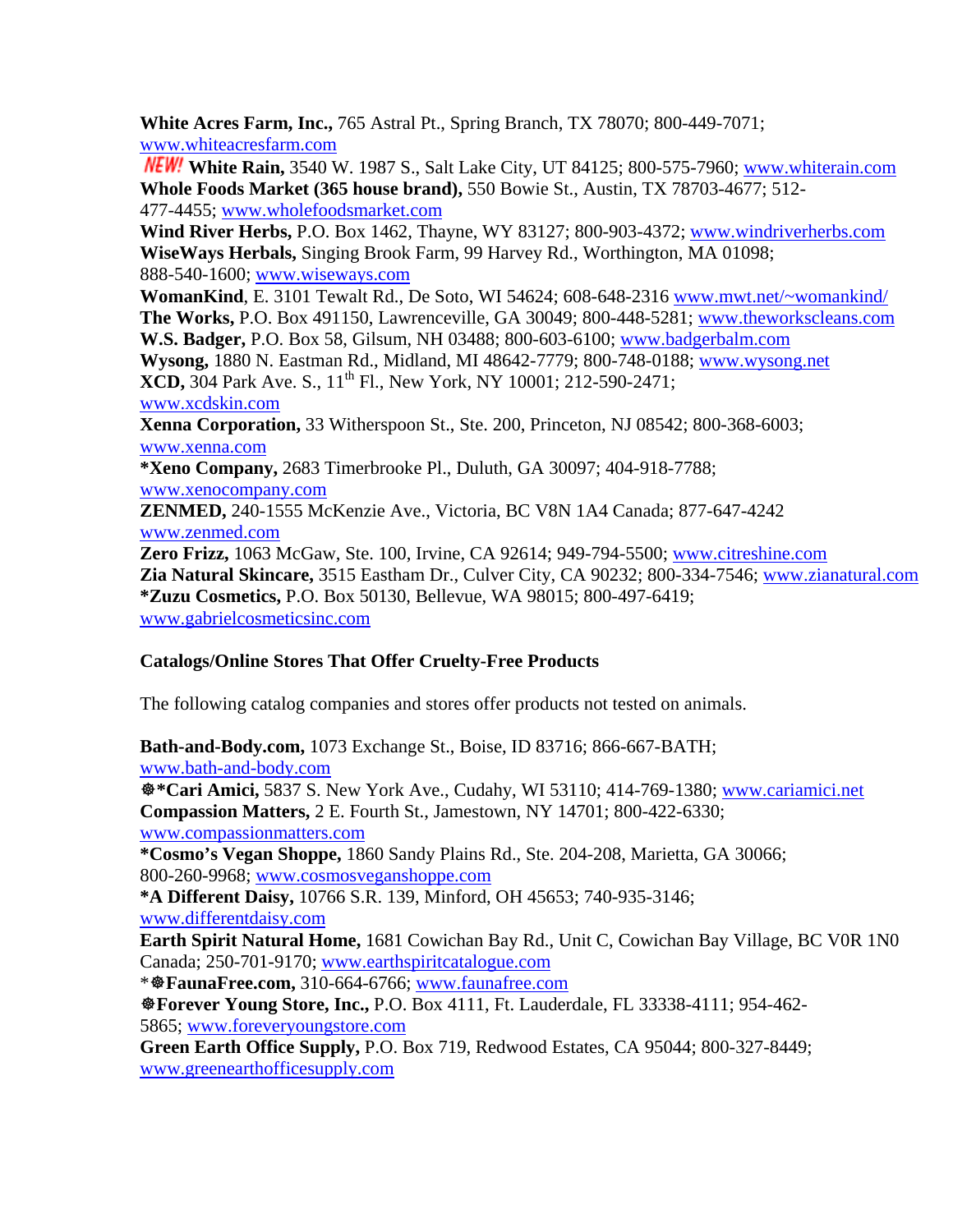**A Happy Planet,** 2261 Market St., #71, San Francisco, CA 94114; 888-946-4277; www.ahappyplanet.com **Heritage Store,** P.O. Box 444, Virginia Beach, VA 23458; 800-862-2923; www.heritagestore.com **InterNatural,** P.O. Box 1008, Silver Lake, WI 53170; 800-643-4221; www.internatural-alternative-health.com **\*KidBean.com,** 23 Waters Rd., Asheville, NC 28805; 828-299-3608; www.kidbean.com **Nature's Worx,** 700 Matercrest Way, Cheswick, PA 15024; 724-275-7322; www.naturesworx.com **\*One Stop Vegan Shop,** 236 W. Main St., Stillman Valley, IL 61084; 815-978-1954 www.onestopveganshop.com **\*Organic Health and Beauty,** 12400 Ventura Blvd., #123, Studio City, CA 91604; 866-787-3642; www.organichealthandbeauty.com D\***Pangea Vegan Products,** 2381 Lewis Ave., Rockville, MD 20851; 800-340-1200; www.veganstore.com **\*PETA,** 501 Front St., Norfolk, VA 23510; 757-622-7382; www.peta.org; www.petamall.com **Physicians Laboratories (Revival Soy),** 138 Oakwood Dr., Winston-Salem, NC 27103; 800-500-2055; www.revivalhealth.com **Sunrise Lane,** P.O. Box 3953, New York, NY 10163-3953; 212-242-7014; www.sunriselaneproducts.com **\*VeganCats.com,** 1607 N. Ninth St., Boise, ID 83702; www.vegancats.com D\***Vegan Essentials,** 3707 N. 92nd St., Milwaukee, WI 53222; 414-527-9684; www.veganessentials.com D**White Rabbit Beauty,** P.O. Box 64, Lake Oswego, OR 97034; 888-312-3266; www.whiterabbitbeauty.com **Wow-Bow Distributors,** 13B Lucon Dr., Deer Park, NY 11729; 800-326-0230; www.wow-bow.com

## **Companion-Animal Food Manufacturers**

## **What's wrong with pet food?**

Most caring consumers would never guess that lonely dogs and cats are confined to tiny, barren laboratory cages for years on end and subjected to horrible experiments in order to test dog and cat food.

To expose this tragedy, PETA conducted a nine-month undercover investigation of a laboratory that performed cruel animal tests for Iams and other major companion-animal food companies. What our investigator uncovered would outrage anyone with a heart:

- Lonely dogs driven mad from confinement to barren steel and cement cells
- Dogs dumped on cold concrete flooring after having chunks of muscle cut out of their thighs
- Experimenters who severed dogs' vocal cords in order to keep them quiet
- Sick dogs who were languishing in their cages without veterinary care

These animals suffered so that Iams and other companion-animal food companies could slap "new and improved" labels on their products. The following companies make top-quality food for dogs and cats